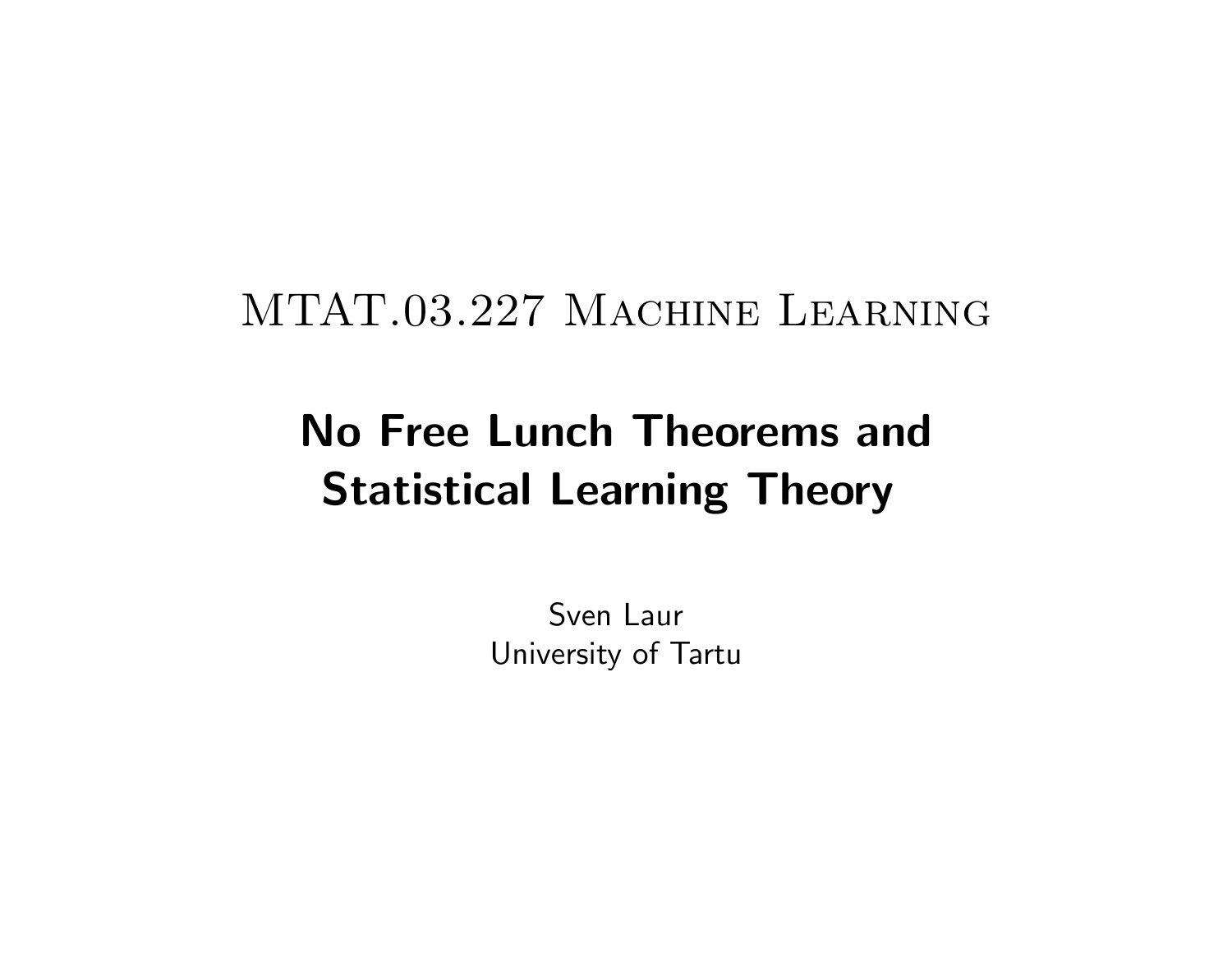#### Quick recap of the basic concepts

Let  $L(a, b)$  be a loss function that characterises the cost of incorrect guesses. Then the aim of machine learning algorithms is to minimise risk

$$
R(f) = \mathop{\mathbf{E}}_{\boldsymbol{x}, y \leftarrow \mathcal{D}} \bigl( L(f(\boldsymbol{x}), y) \bigr)
$$

over an existing but unknown distribution  $D$ . Usually, we seek a solution from a fixed function class  $H$  and try to minimise empirical risk

$$
R_m(f) = \frac{1}{m} \cdot \sum_{i=1}^m L(f(\boldsymbol{x}_i), y_i)
$$

where samples are assumed to be independent and identically distributed.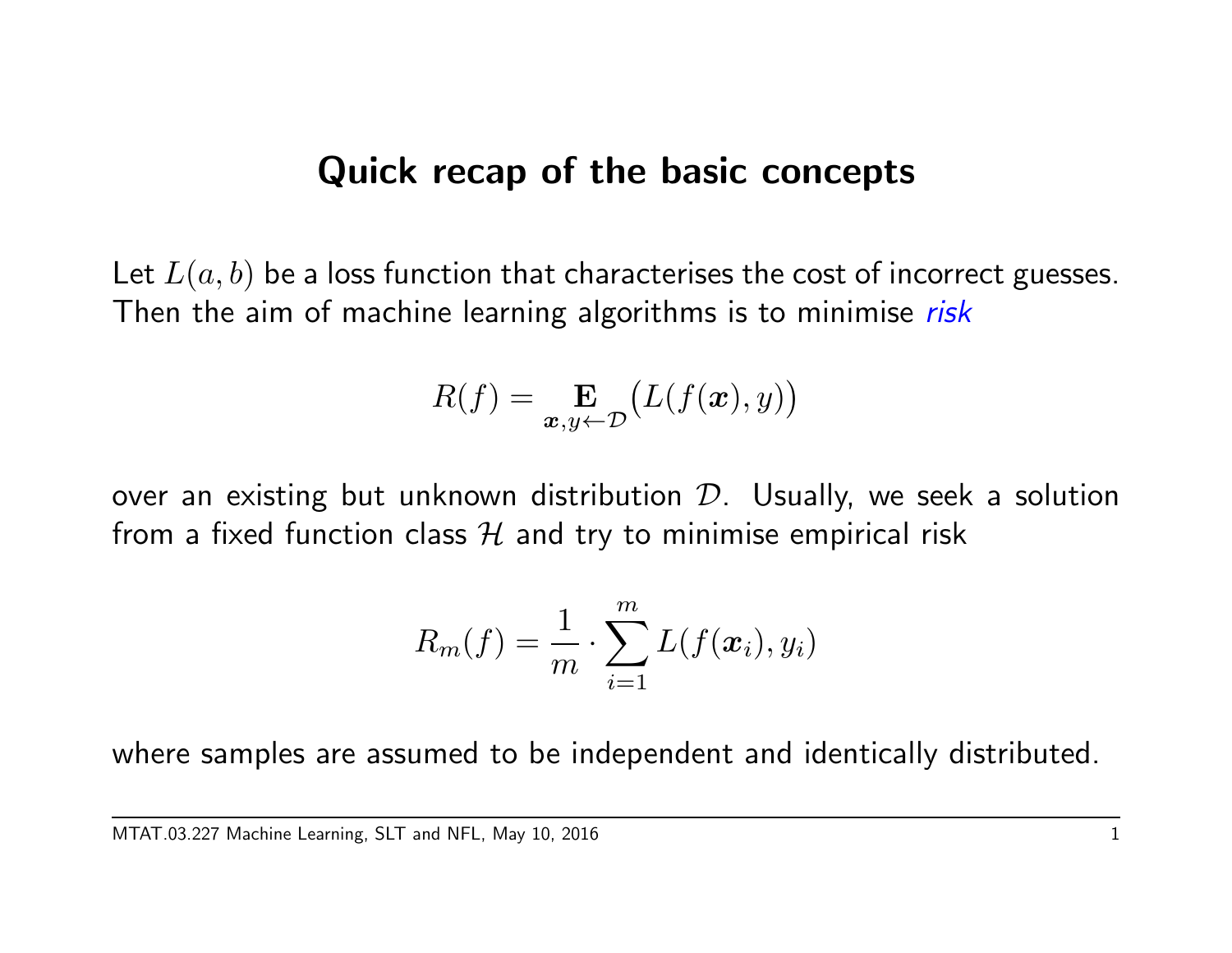

Mean square error for a linear and quadratic model that minimise the empirical risk. Dotted lines visualise individual residues.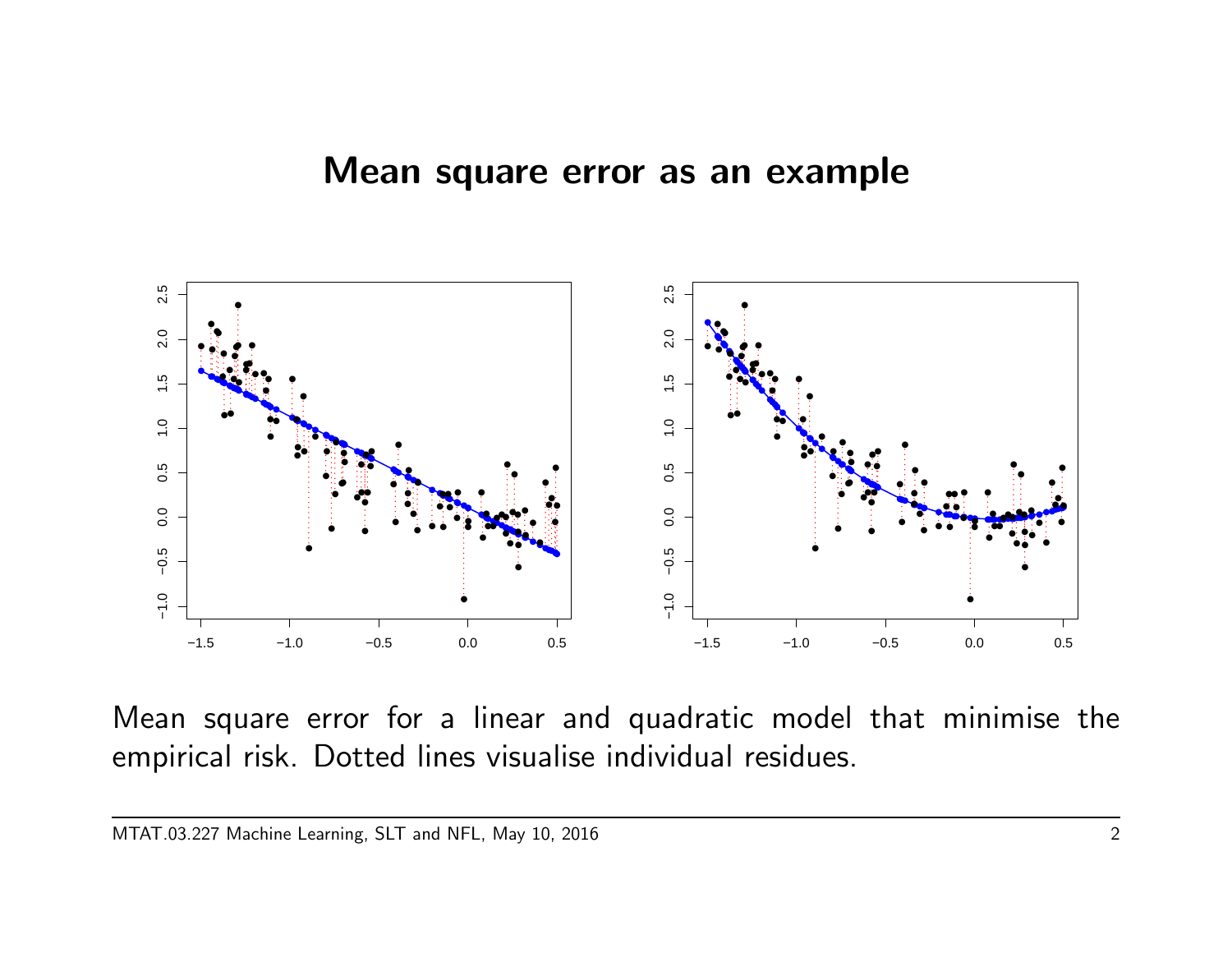# Bias-Variance Dilemma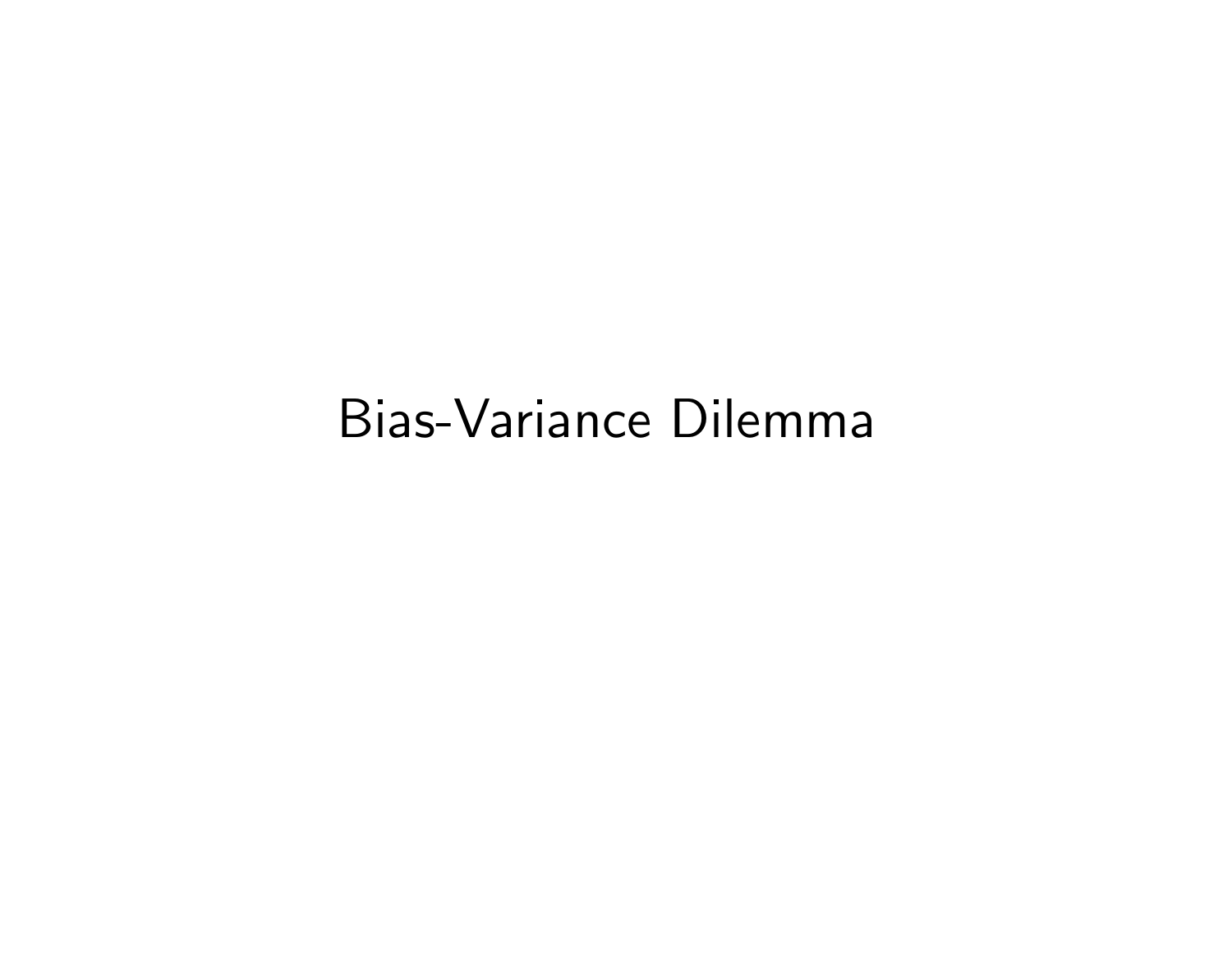#### Model bias and consistency

As the set of potential solutions is limited by  $H$ , we might never discover the true function. A model bias for H and true distribution  $\mathcal D$  is

$$
\text{Bias}(\mathcal{H}|\mathcal{D}) = \min_{f \in \mathcal{H}} \mathop{\mathbf{E}}_{\mathbf{x}, y \leftarrow \mathcal{D}} \big( L(f(\mathbf{x}), y) \big)
$$

A machine learning algorithm  $\mathcal A$  is asymptotically consistent for a class of data distributions  $\mathfrak D$  if for any data distribution  $\mathcal D$  form the class  $\mathfrak D$ 

$$
\mathop{\mathbf{E}}_{\mathcal{D}}(R(f_m)) \xrightarrow[m]{} \mathop{\mathbf{Bias}}(\mathcal{H}|\mathcal{D})
$$

where  $f_m$  is the function returned by  $\mathcal A$  given  $m$  samples and  $\mathcal H$  is the function class from which  $A$  chooses its output.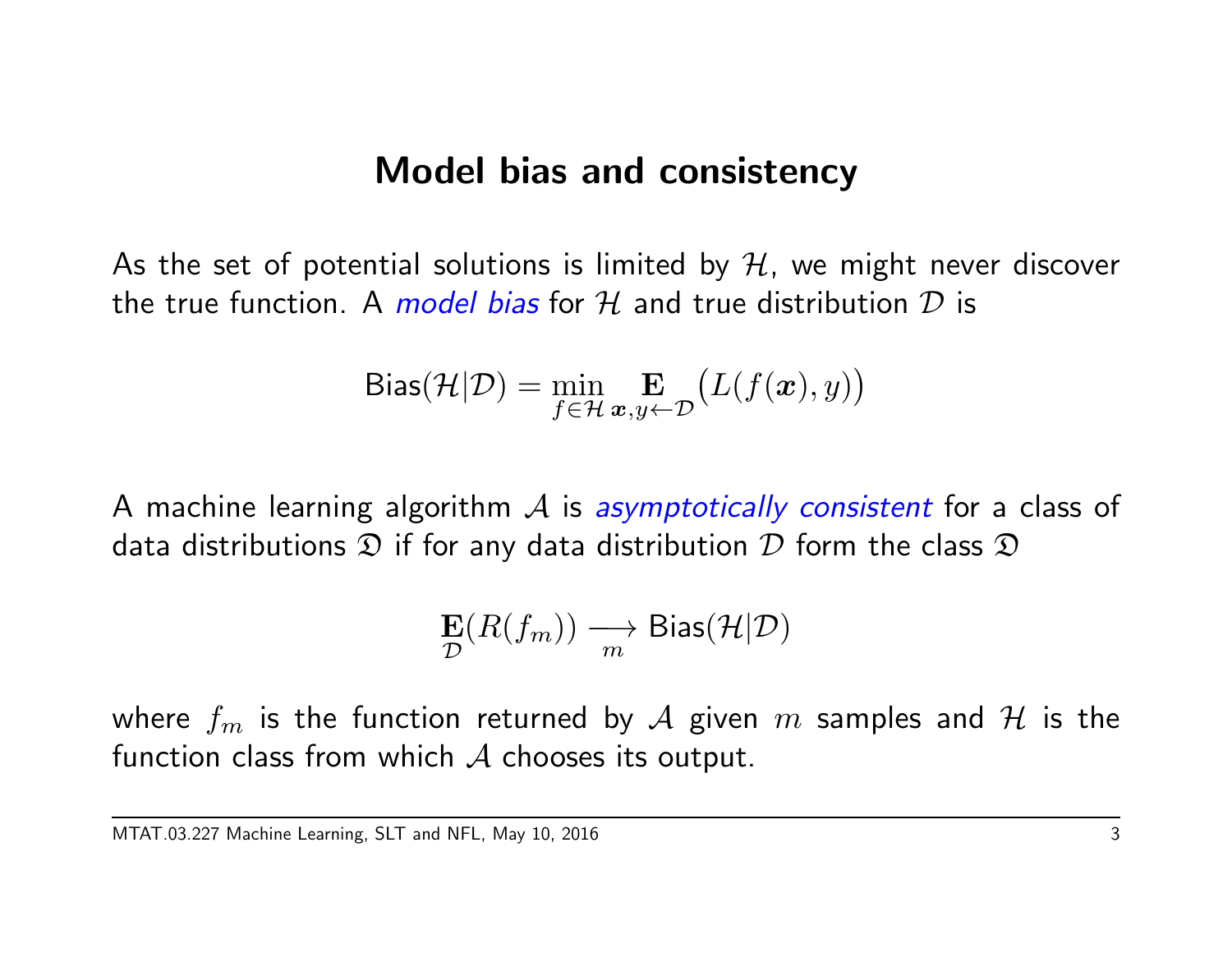### Asymptotic consistency of a linear model

Linear models are known to be asymptotically consistent. Figures depict the empirical risk for the data distribution visualised before.

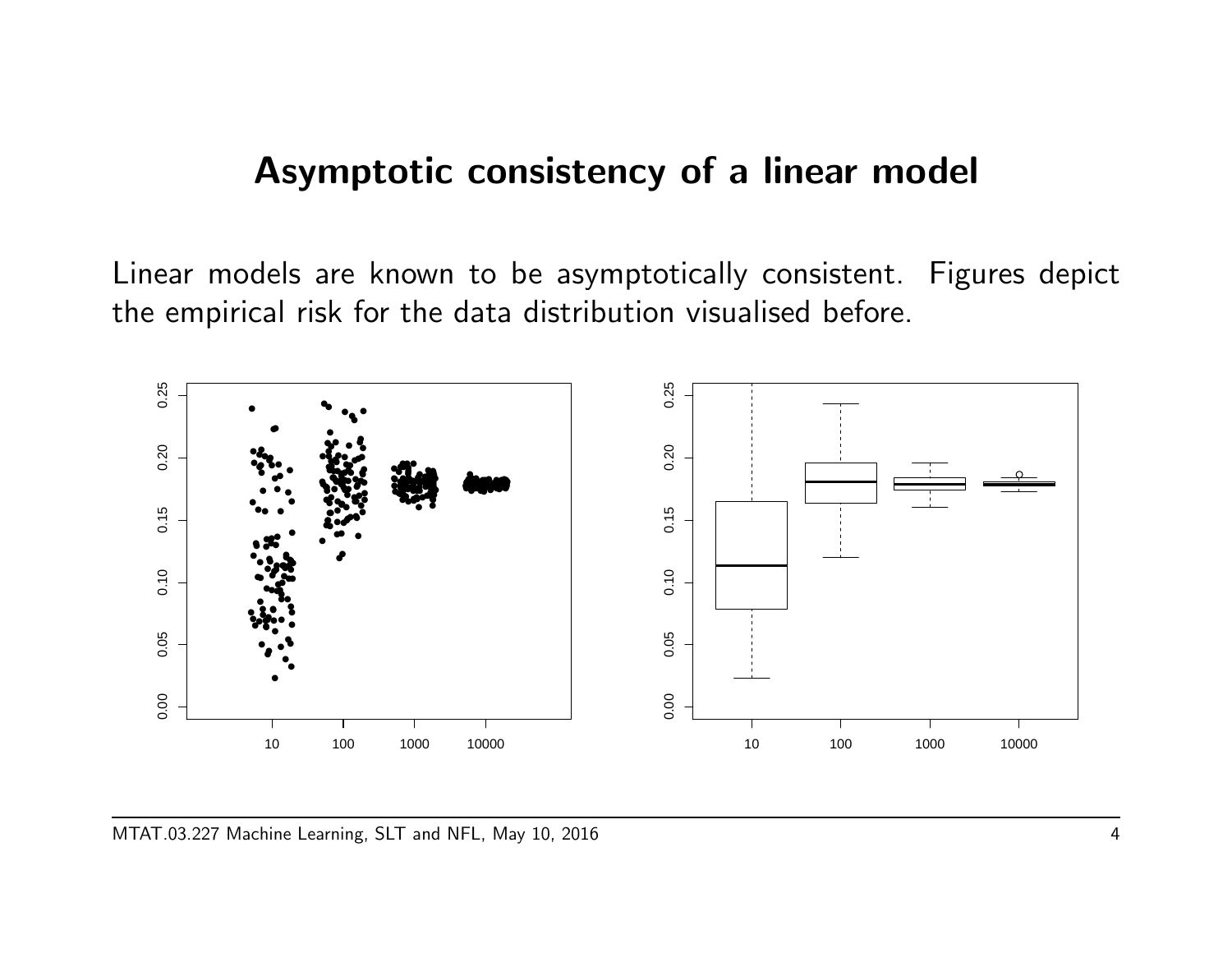#### Different model classes have a different bias

Empirical risk for linear and quadratic models for the data distribution generated by a quadratic model with noise. The error does not go to zero.

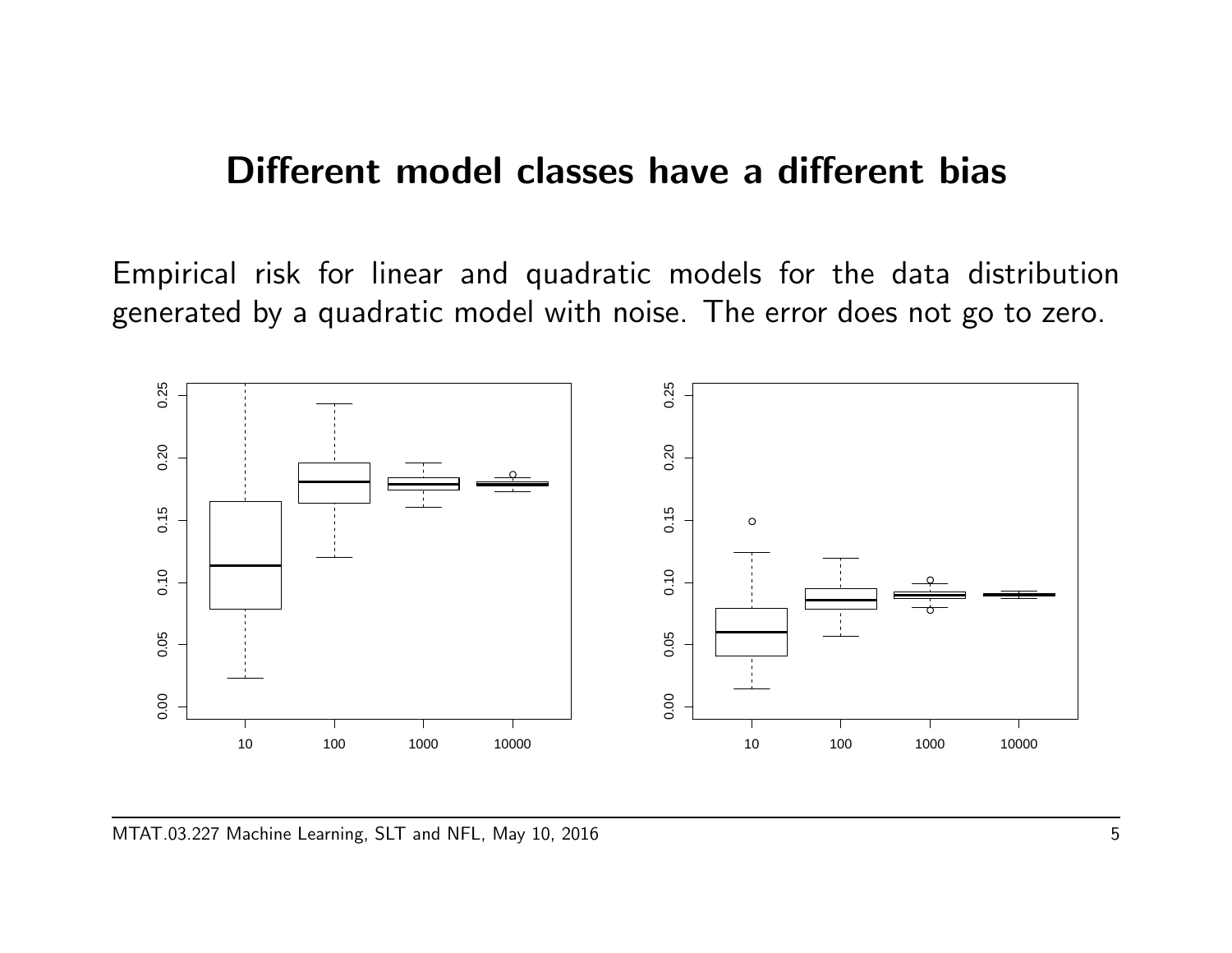## Inherent noise in the data

Let  $f:\mathbb{R}^n\rightarrow\mathbb{R}$  be the true dependence between the input  $\boldsymbol{x}$  and the output y corrupted by the noise. Let  $D$  be the corresponding data distribution. Then we can consider the risk of the true model

$$
R_{\text{true}} = \mathbf{E}\big(L(f(\boldsymbol{x}), y)\big)
$$

For a quadratic loss function and symmetric error distribution, the minimal achievable risk over all functions and the risk of the true model coincide.

We will refer to this inherent residual risk as *inherent noise*.

If additive error is distributed according to the normal distribution then the inherent noise is equal to the variance of the normal distribution.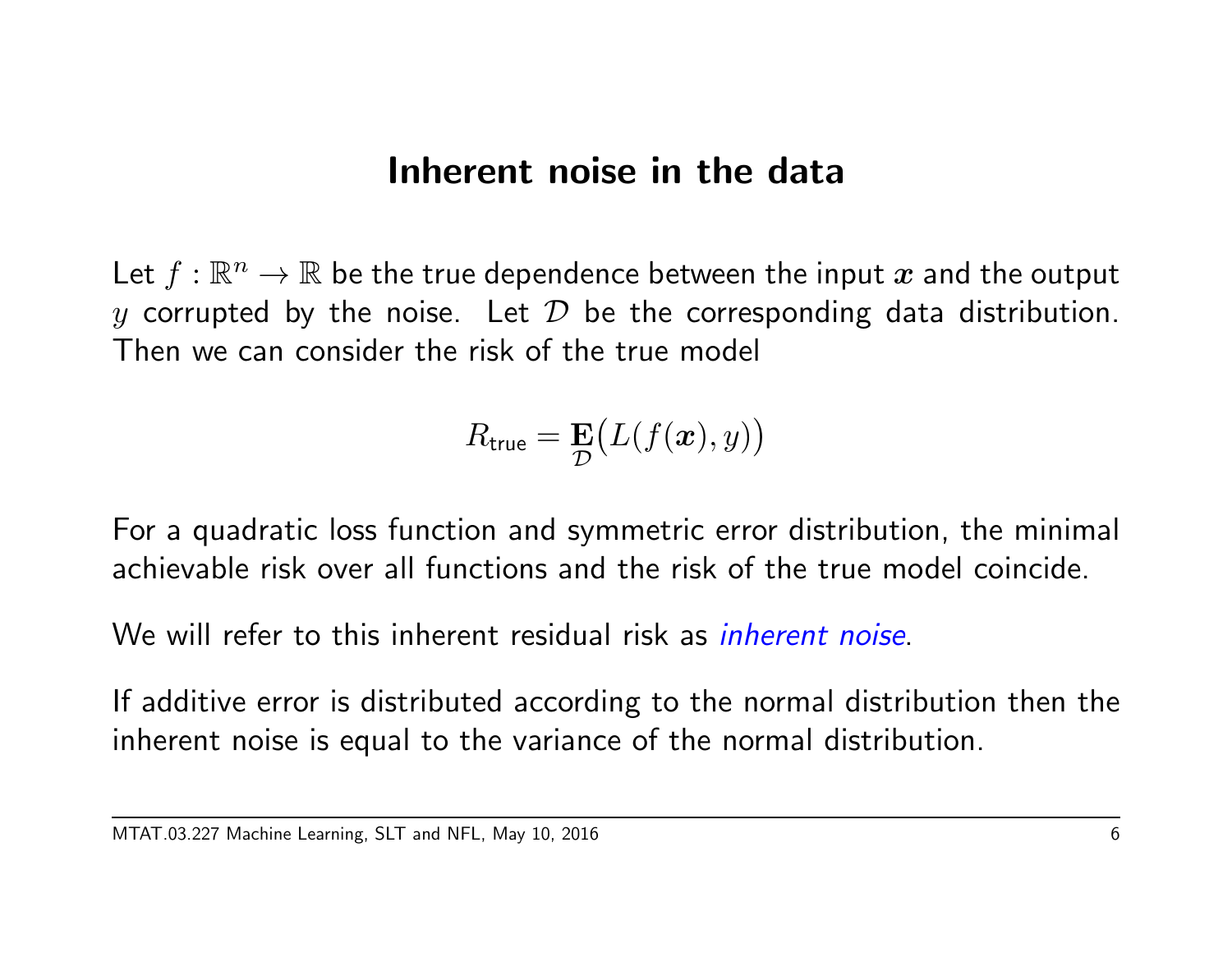#### Smallest bias is not always the best

Predictions of the model depend on the training set. A method is good if the inferred model is not radically different for different training sets.



Linear model on the left and 8th order polynomial on the right. Models are trained on 20 data points drawn form the quadratic model with the noise.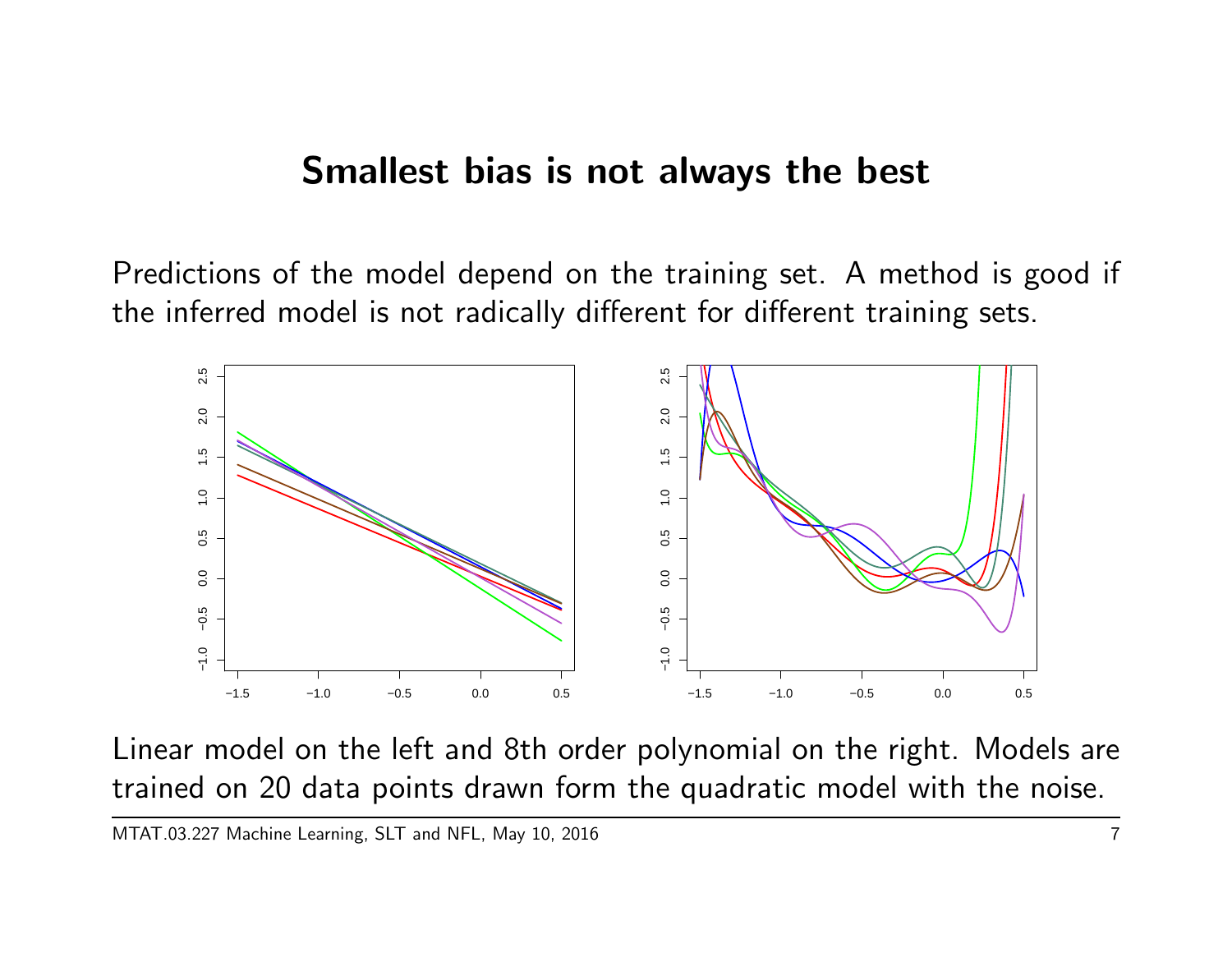#### Bias-variance-noise decomposition

Let  $\mathcal S$  denote training sample and let  $\mathcal{A}_\mathcal{S}:\mathbb{R}^n\to\mathbb{R}$  be the predictor function inferred by the machine learning algorithm  $\mathcal A$  based on the sample  $\mathcal S$ .

Assume that  $f:\mathbb{R}^n\to\mathbb{R}$  be the true dependence between the input  $\boldsymbol{x}$  and output y that is corrupted by additive noise that is independent form  $f(x)$ and has zero mean. Now if we consider quadratic loss function, then the risk can be further decomposed:

$$
\mathbf{E}((\mathcal{A}_{\mathcal{S}}(\boldsymbol{x}) - y)^2) = \mathbf{E} \left[ \mathbf{E} \left[ \mathbf{E} ((\mathcal{A}_{\mathcal{S}}(\boldsymbol{x}) - f(\boldsymbol{x}) + f(\boldsymbol{x}) - y)^2) \right] \right]
$$
  
= 
$$
\underbrace{\mathbf{E}}_{\mathcal{S}, \boldsymbol{x}} ((\mathcal{A}_{\mathcal{S}}(\boldsymbol{x}) - f(\boldsymbol{x}))^2) + \underbrace{\mathbf{E}}_{\text{(}\boldsymbol{x}, y)} ((f(\boldsymbol{x}) - y)^2)
$$
  
variability caused by 
$$
\mathcal{S}
$$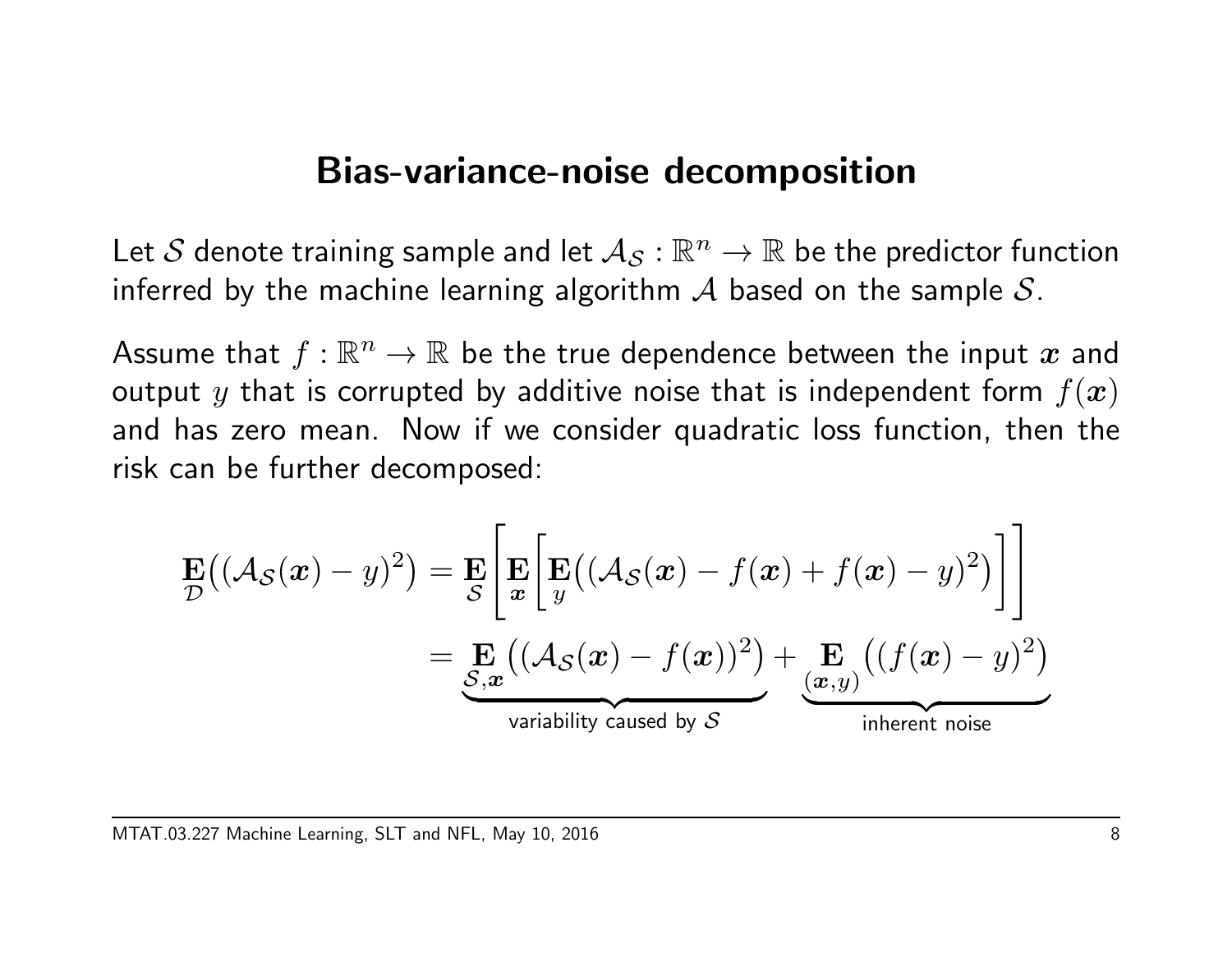### Corresponding illustration

The left pane shows the fluctuations of inferred predictors. The right pane shows fluctuations of data points due to the noise.

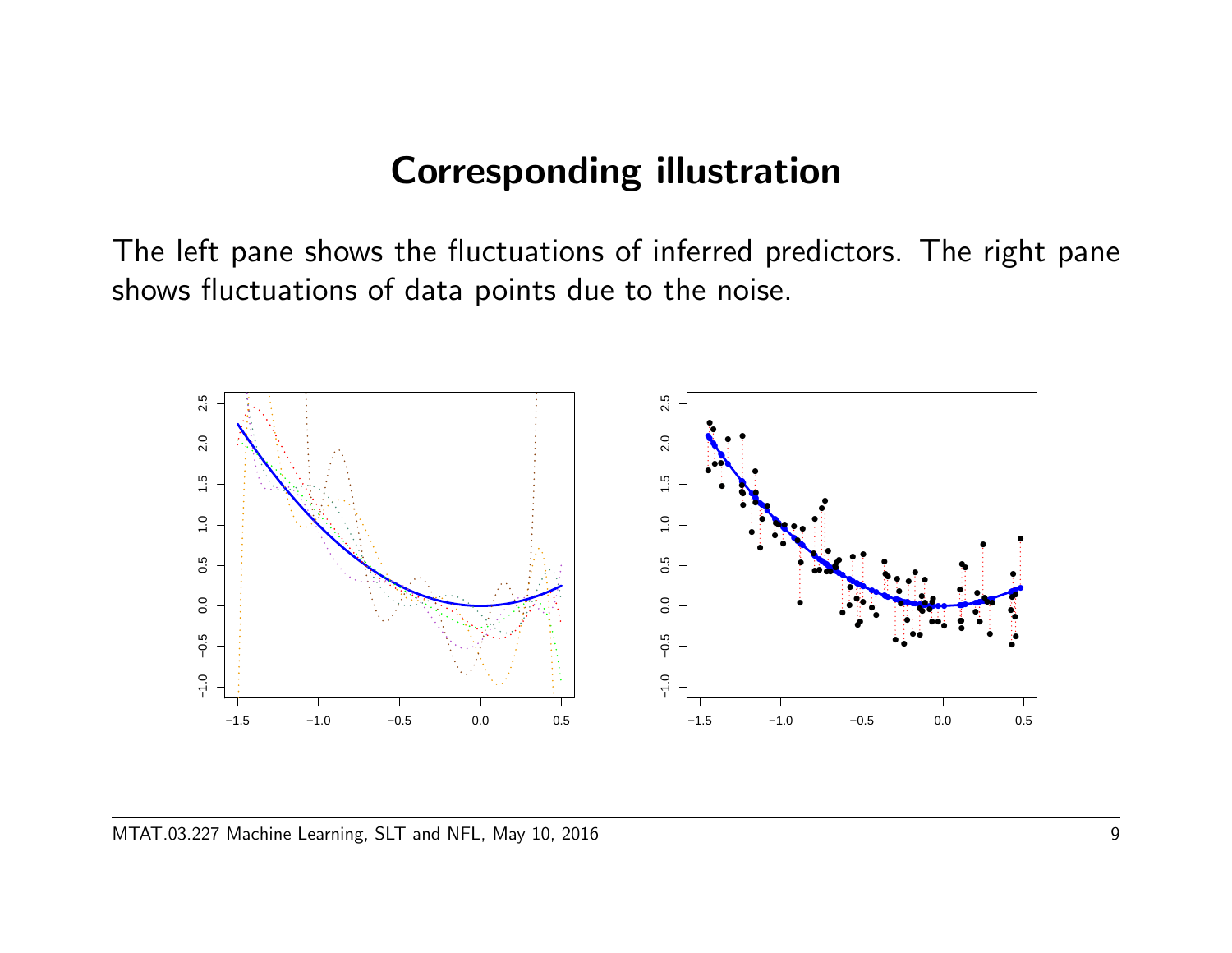#### Bias-variance-noise decomposition

The component estimating the risk caused by the variability of training data can be further decomposed. Let  $H$  be the set of of potential prediction functions of the machine learning algorithm A. Let  $f \in \mathcal{H}$  be the optimal function among them. The average of the first term simplifies

$$
\mathbf{E}_{\mathcal{S},\mathbf{x}}\big((\mathcal{A}_{\mathcal{S}}(\mathbf{x}) - f(\mathbf{x}))^2\big) = \mathbf{E}_{\mathcal{S},\mathbf{x}}\big((\mathcal{A}_{\mathcal{S}}(\mathbf{x}) - \overline{\mathcal{A}_{\mathcal{S}}}(\mathbf{x}) + \overline{\mathcal{A}_{\mathcal{S}}}(\mathbf{x}) - f(\mathbf{x}))^2\big) \n= \mathbf{E}_{\mathcal{S},\mathbf{x}}\big((\mathcal{A}_{\mathcal{S}}(\mathbf{x}) - \overline{\mathcal{A}_{\mathcal{S}}}(\mathbf{x}))^2\big) + \mathbf{E}\big((\overline{\mathcal{A}_{\mathcal{S}}}(\mathbf{x}) - f(\mathbf{x}))^2\big) \nvariance
$$
 *bias*

where  $\overline{\mathcal{A}_{\mathcal{S}}}(x)$  is averaged prediction of  $\mathcal{A}_{\mathcal{S}}(x)$  over all training sets  $\mathcal{S}.$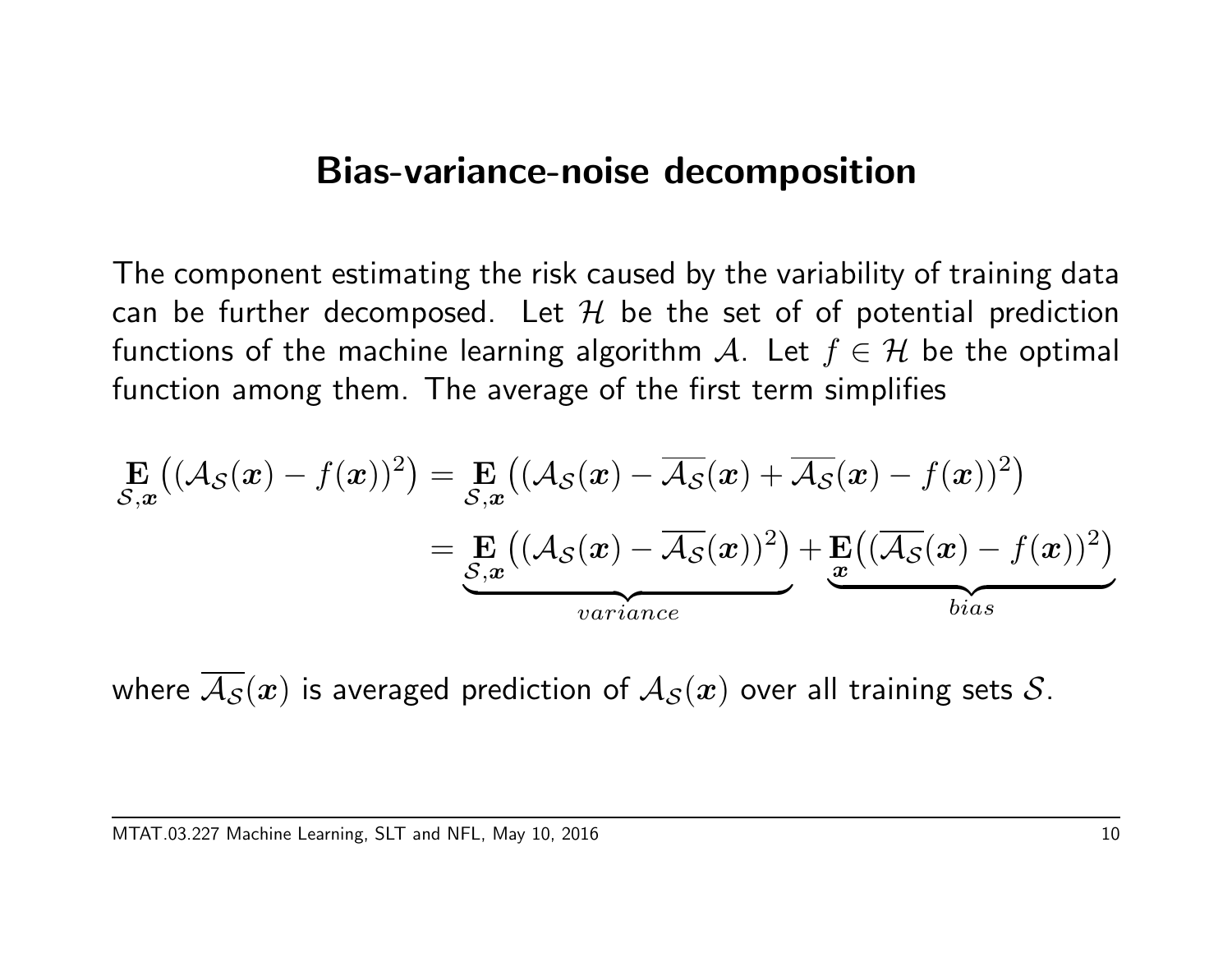### Corresponding illustration

The left pane shows the fluctuations of inferred predictors compared to the averaged predictor. The right pane shows the difference between the actual model and the averaged prediction.

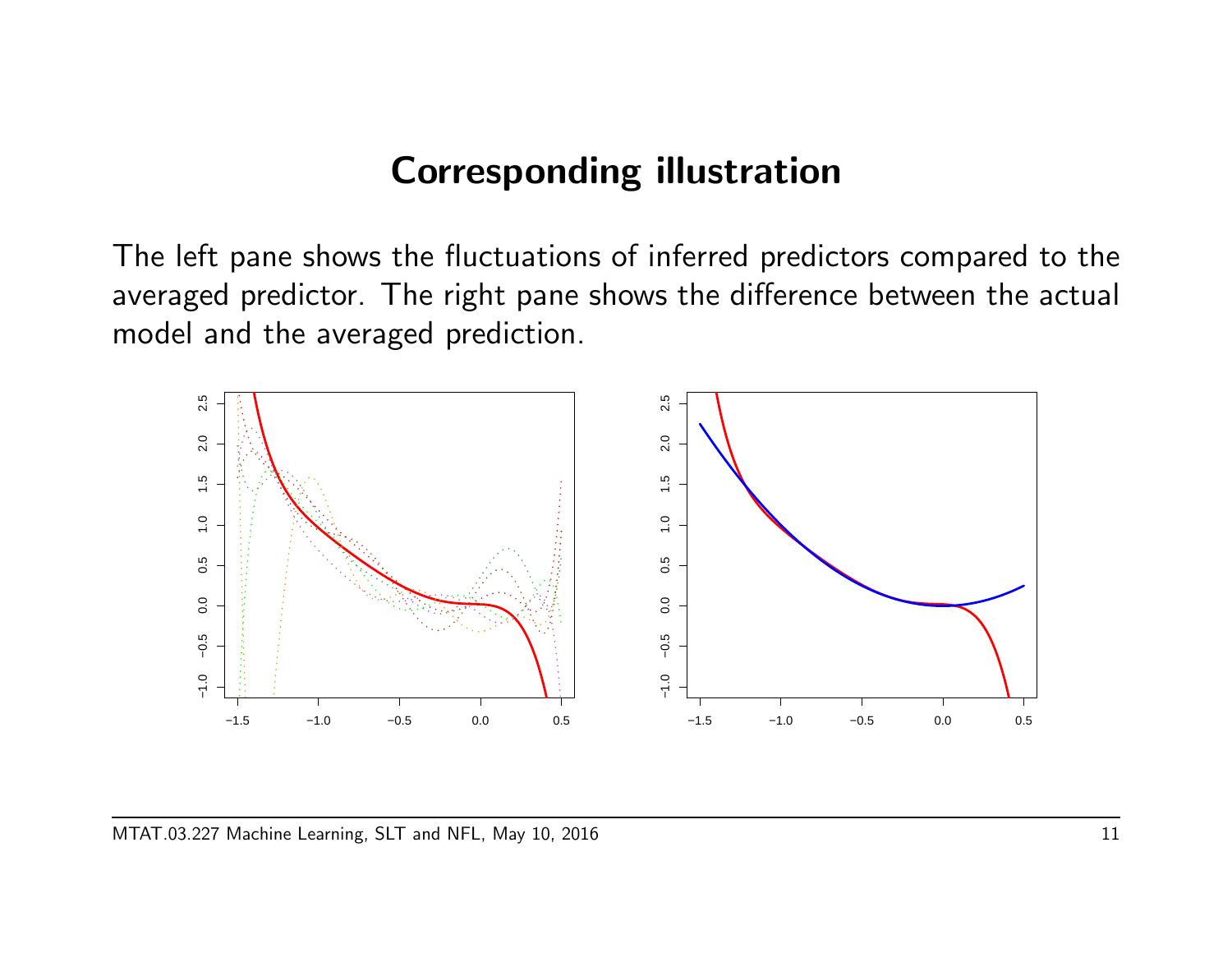## Bias-variance trade-off

- $\triangleright$  Simple models have small variance but high bias.
- $\triangleright$  Complex models have small bias but high variance.
- $\triangleright$  We need to balance both components with regularisation.

Minimal training error can be viewed as estimate on model bias

$$
E_{tr} = \min_{f \in \mathcal{H}} R_m(f) \approx \min_{f \in \mathcal{H}} R(f) = \text{Bias}(\mathcal{H}|\mathcal{D}) \enspace .
$$

Hence we somehow need to estimate the variance term in terms of model coefficients count or something similar.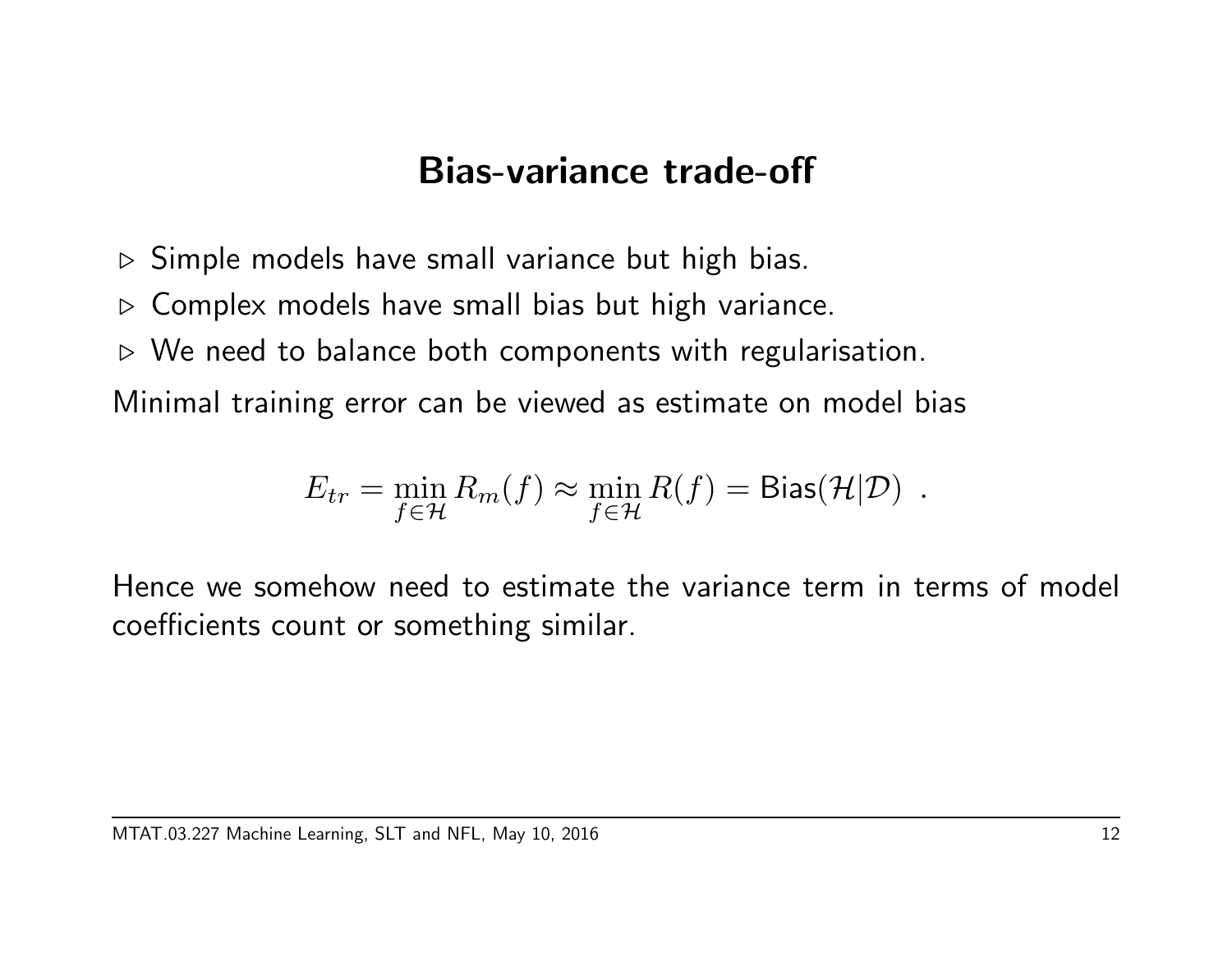# Statistical Learning Theory

General treatment of generalisation error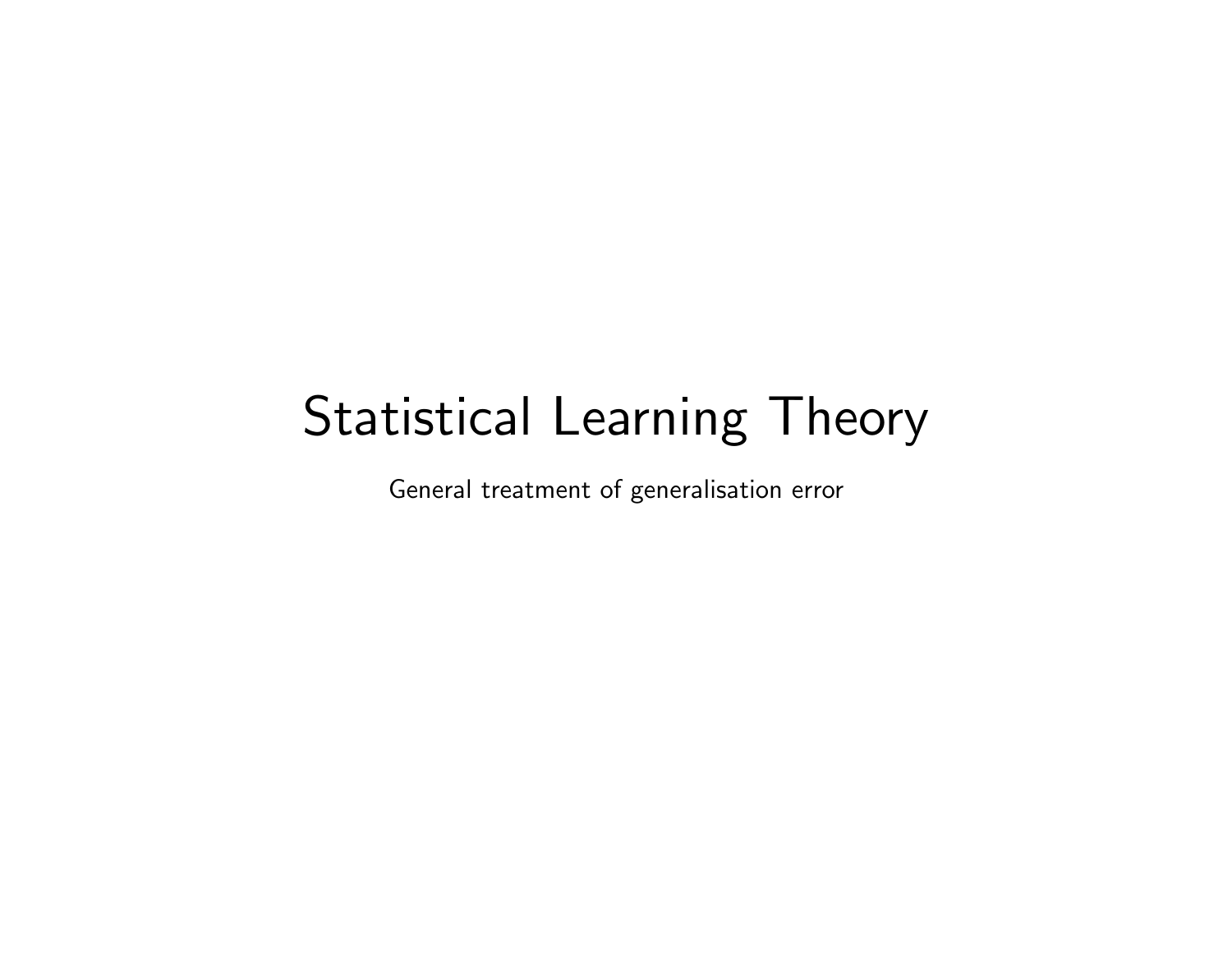## Sampling bounds for training error

Let us consider finite set of functions  $\mathcal{H} = \{f_1, \ldots, f_k\}$ . The iid assumption allows us to find confidence intervals for  $R(f_j)$ . They are of type

$$
\Pr\left[|R_m(f_j) - R(f_j)| \ge \varepsilon\right] \le c \cdot \exp\left(-\beta m^2 \varepsilon^2\right) =: \delta
$$

for some constants  $c, \beta > 0$ . They follow from Chernoff, Hoeffding or McDiarmid inequalities. Now applying the union bound we get

$$
\Pr[\exists j : |R_m(f_j) - R(f_j)| \ge \varepsilon] \le |\mathcal{H}| \cdot \delta.
$$

This inequality bounds optimism  $\Delta = R_m(f_*) - R(f_*)$  for the proposed solution  $f_*$  that minimises training error. Since  $\delta$  decreases as a function of  $m$  the method is asymptotically consistent.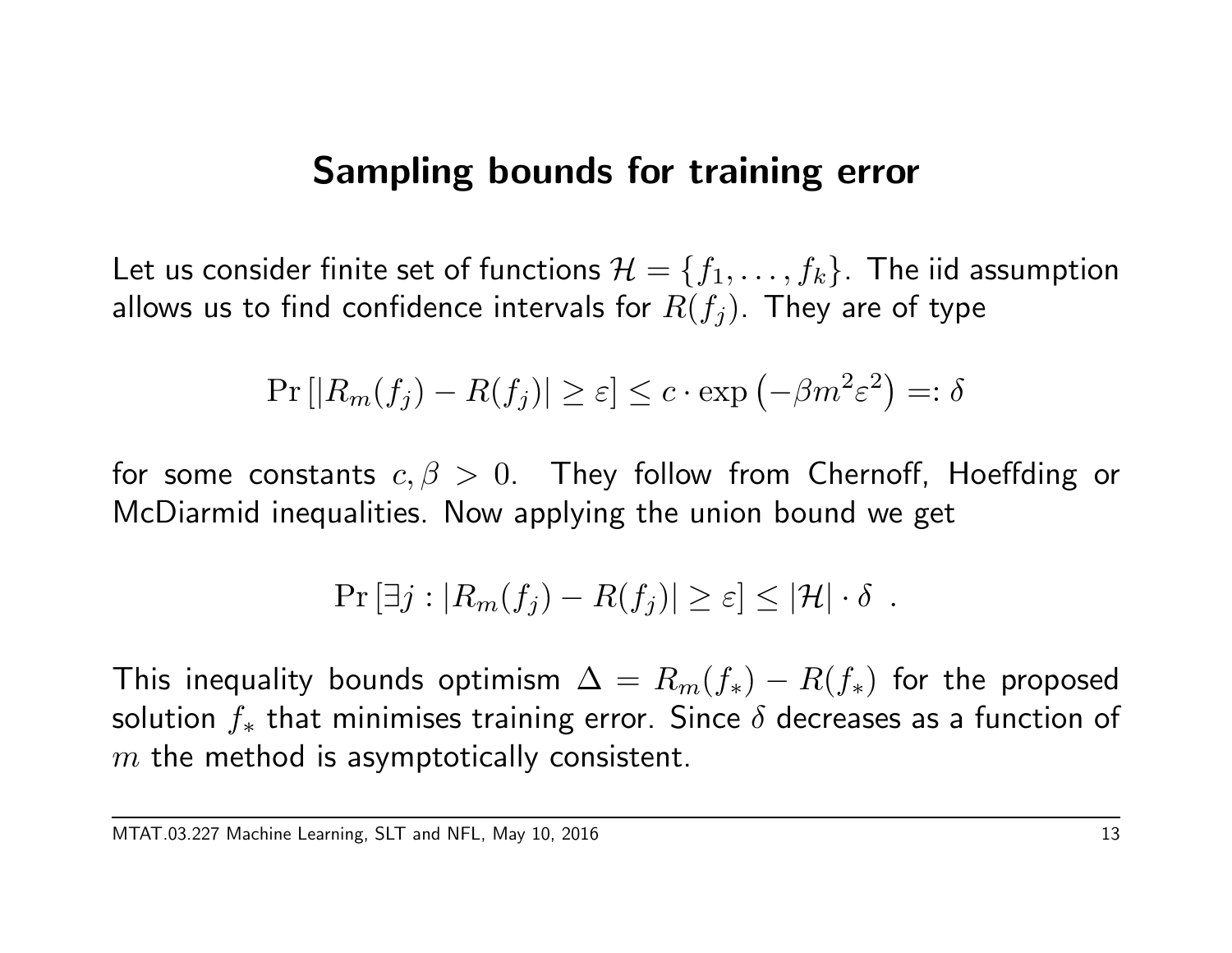# Tightness of inequality. Bad case

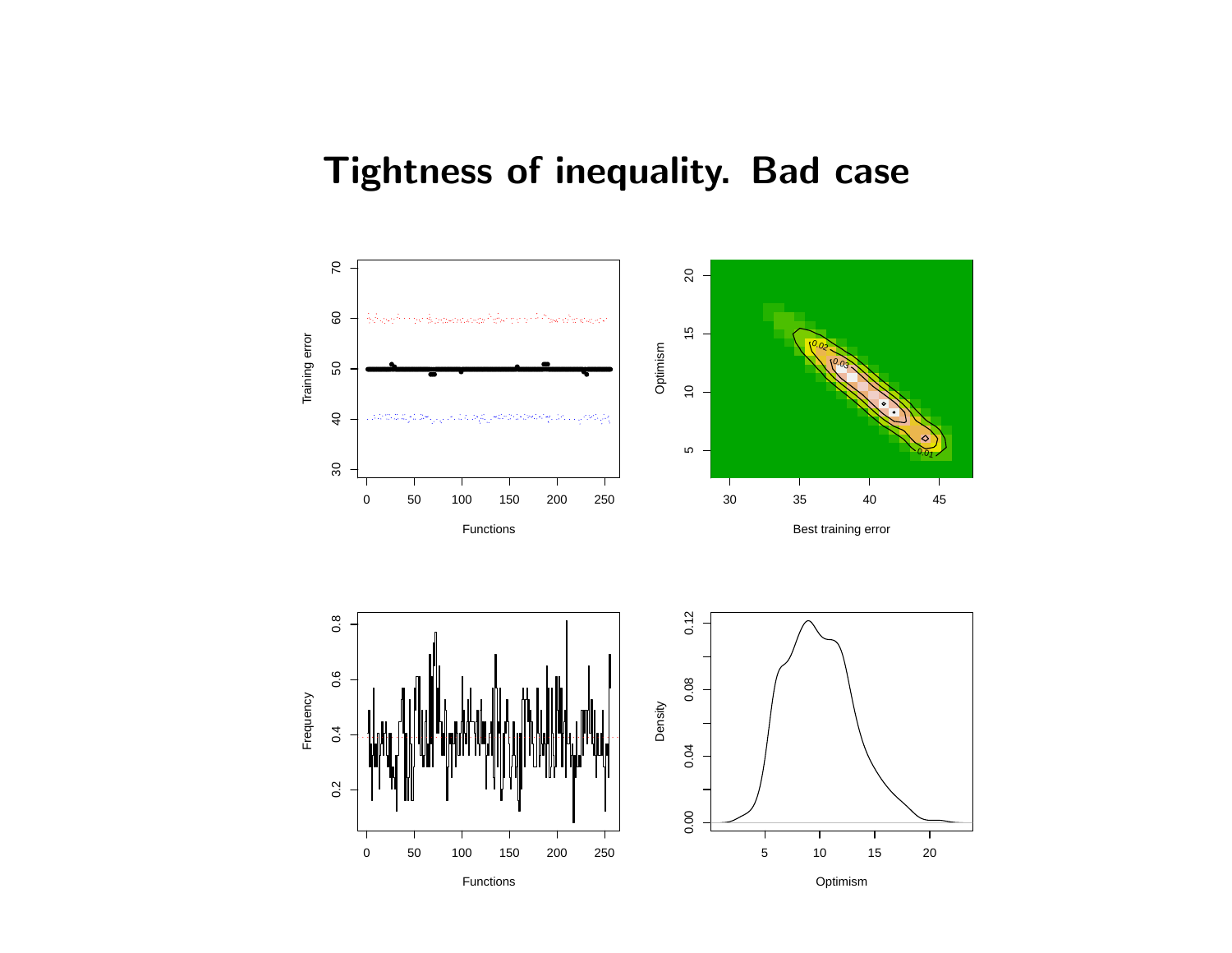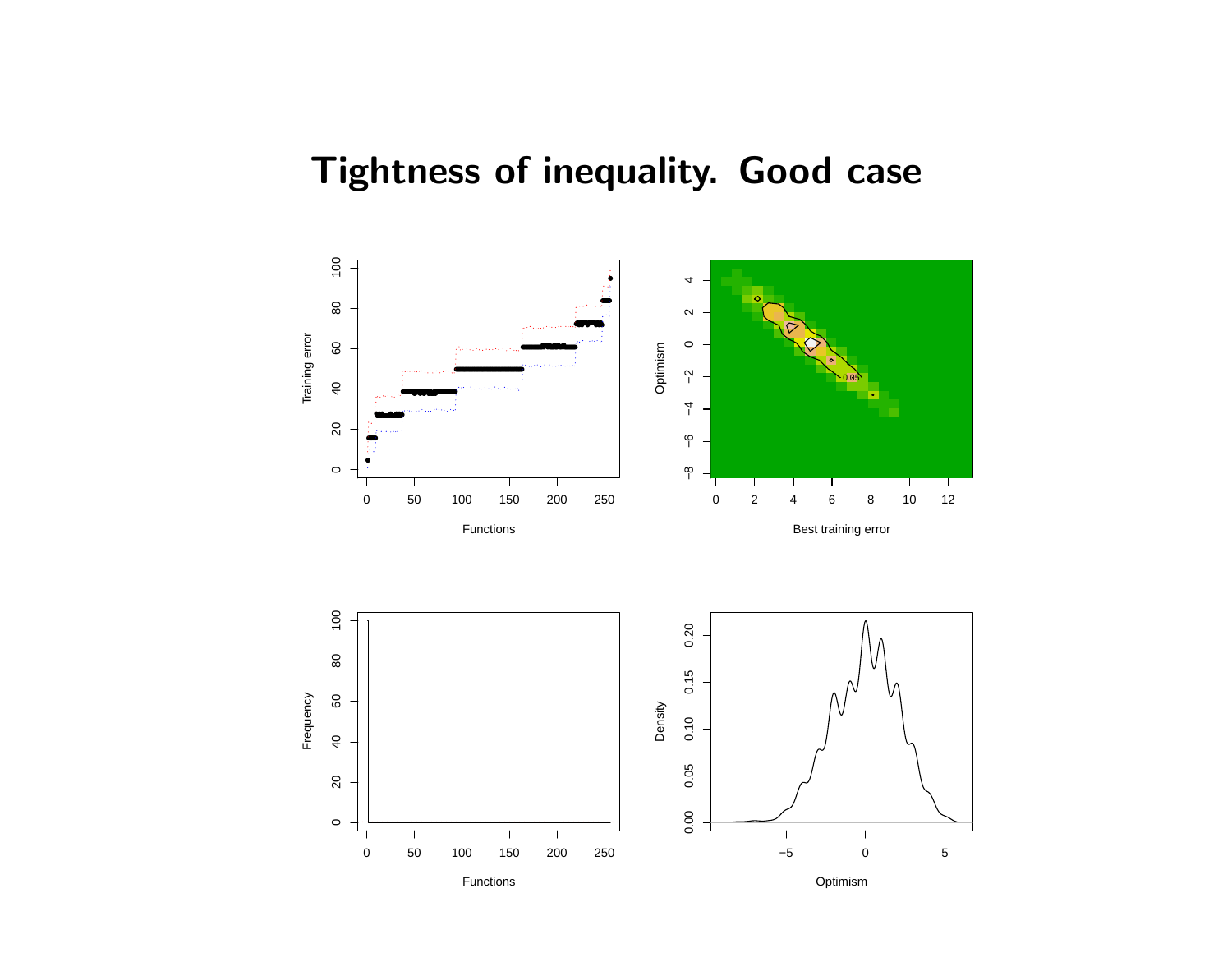# Effective dimension of function families

 $\triangleright$  A good function family has few functions that are near optimal.

 $\triangleright$  Very similar functions *imply* many near-optimal solutions.

Vapnik-Chervonenkis dimension is one way to characterise flexibility of  $\mathcal H$ 

The VC dimension of a function class H if the largest number of samples  $d$ for which one can find  $x_1, \ldots, x_d$  such that any labelling  $y_1, \ldots, y_d$  can be realised.

If the number of samples  $m > d$  then only up to

$$
G_{\mathcal{H}}(m) \le \left(\frac{em}{d}\right)^d
$$

labellings can be implemented. For  $m > 2d$ , H is really sparse net.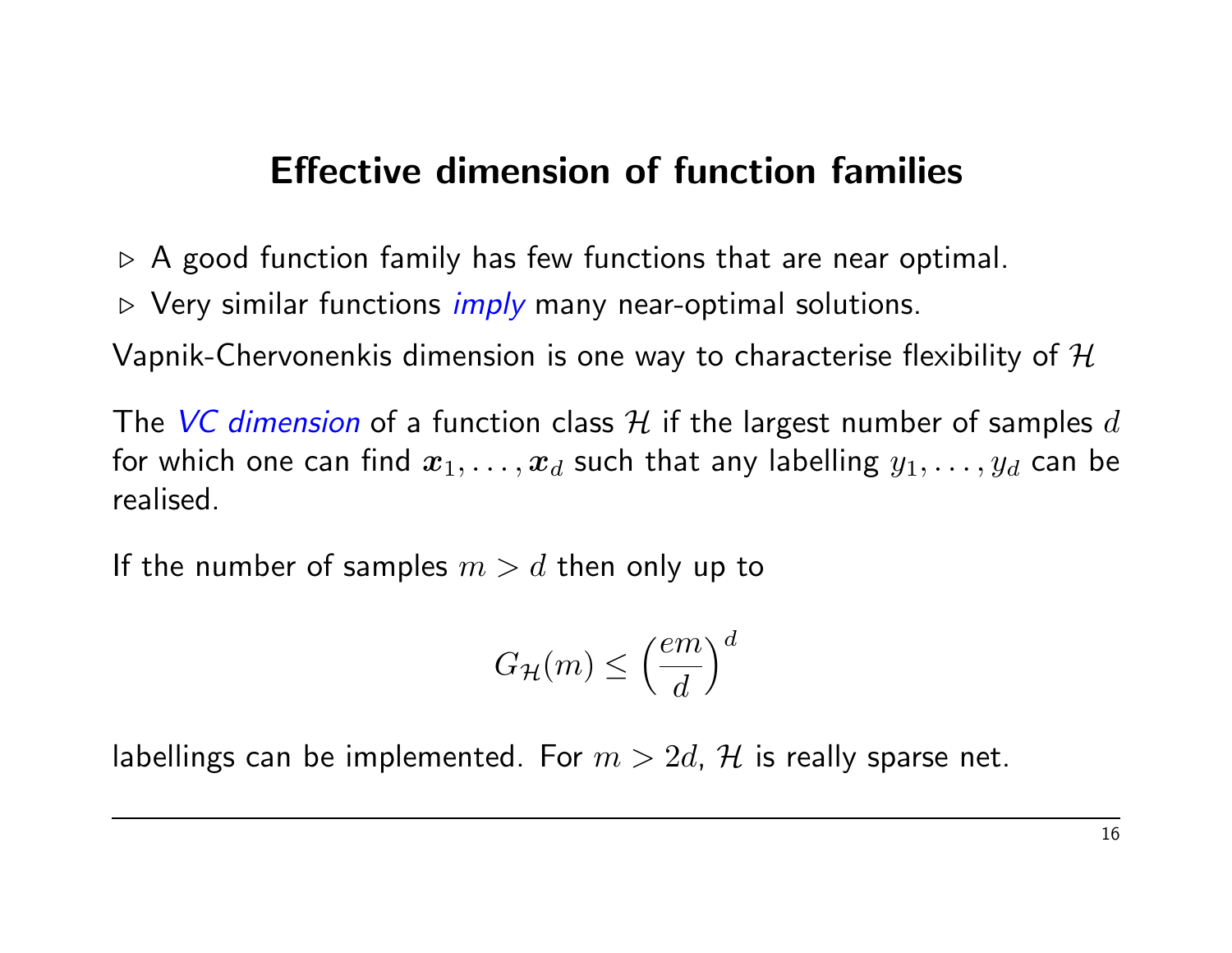#### Uniform bound on the optimism

Suppose you have two independent m element sets  $S_1$  and  $S_2$  and you optimise classifier on one and test it on other how to estimate optimism.

 $\triangleright$  Although the number of functions in H is potentially infinite, the number of realisable labellings in the  $2m$  element data set  $S = S_1 \cup S_2$  is

$$
G_{\mathcal{H}}(2m) \le \left(\frac{2em}{d}\right)^d
$$

where d is the VC dimension of  $H$ .

⊳ Each split  $S = S_1 \cup S_2$  and labelling  $\ell$  defines empirical errors

$$
R_m^1(\mathcal{S}_1, \mathcal{S}_2, \ell) \qquad \text{and} \qquad R_m^2(\mathcal{S}_1, \mathcal{S}_2, \ell)
$$

and in training we choose  $\ell$  that minimises  $R^1_m(\ell).$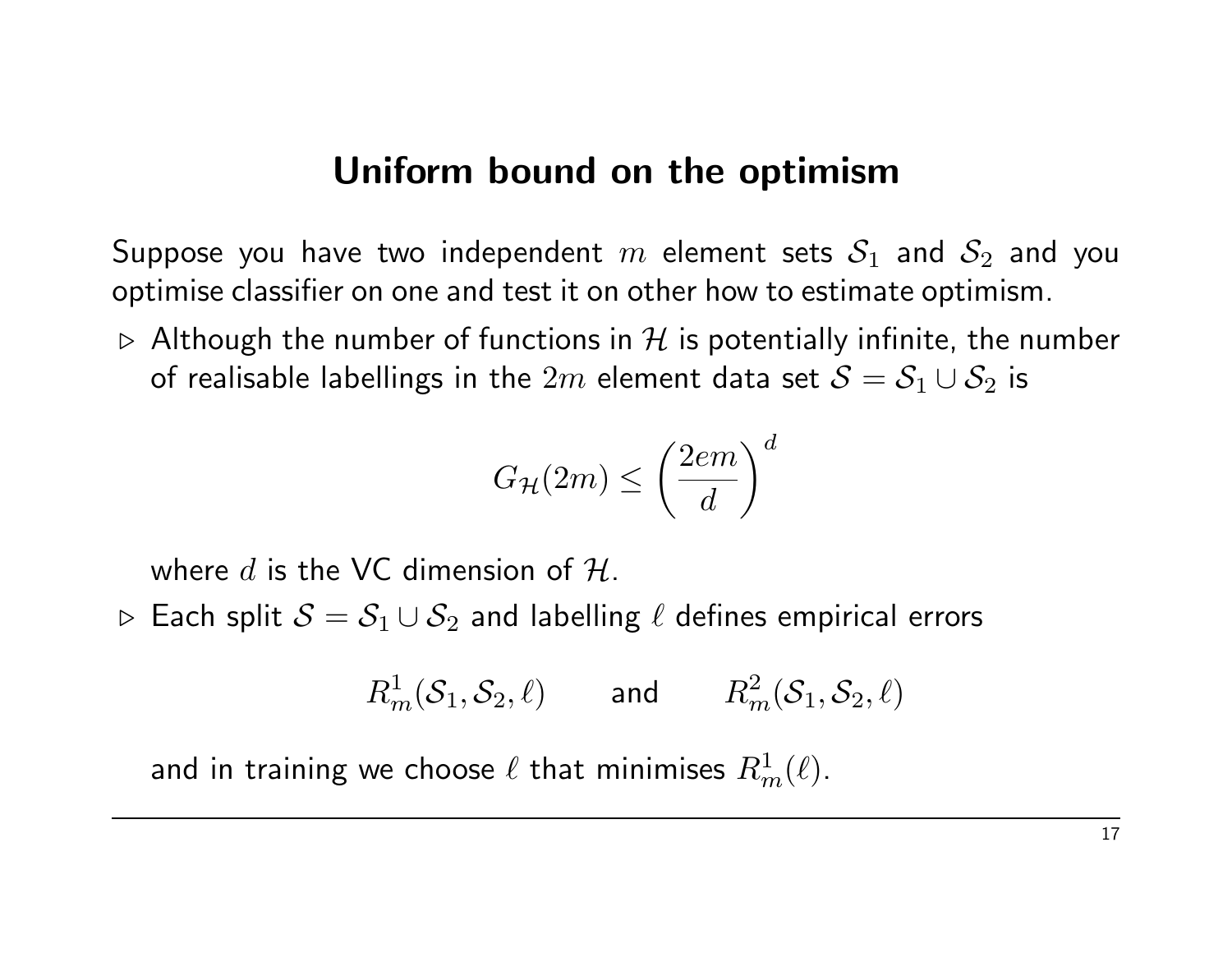#### Bad splits for each labelling

- $\rhd$  Lets consider worst case  $R^1_m(\ell) = 0$  and  $R^2_m(\ell) = 1.$
- $\triangleright$  For a fixed labelling  $\ell$ , the number of splits where all errors are in the second term is at most 1.
- $\triangleright$  As all splits are equiprobable, the probability of such a bad split is

$$
1/{2m \choose m} = O(2^{-m/2})
$$

 $\triangleright$  Thus the probability of large optimism is decreasing exponentially

$$
\Pr\left[\exists f \in \mathcal{H} : R_m^1(f) = 0 \land R_m^2(f) = 1\right] \le \left(\frac{em}{d}\right)^d \mathcal{O}(2^{-\frac{m}{2}}) = \mathcal{O}(2^{-\frac{m}{2}})
$$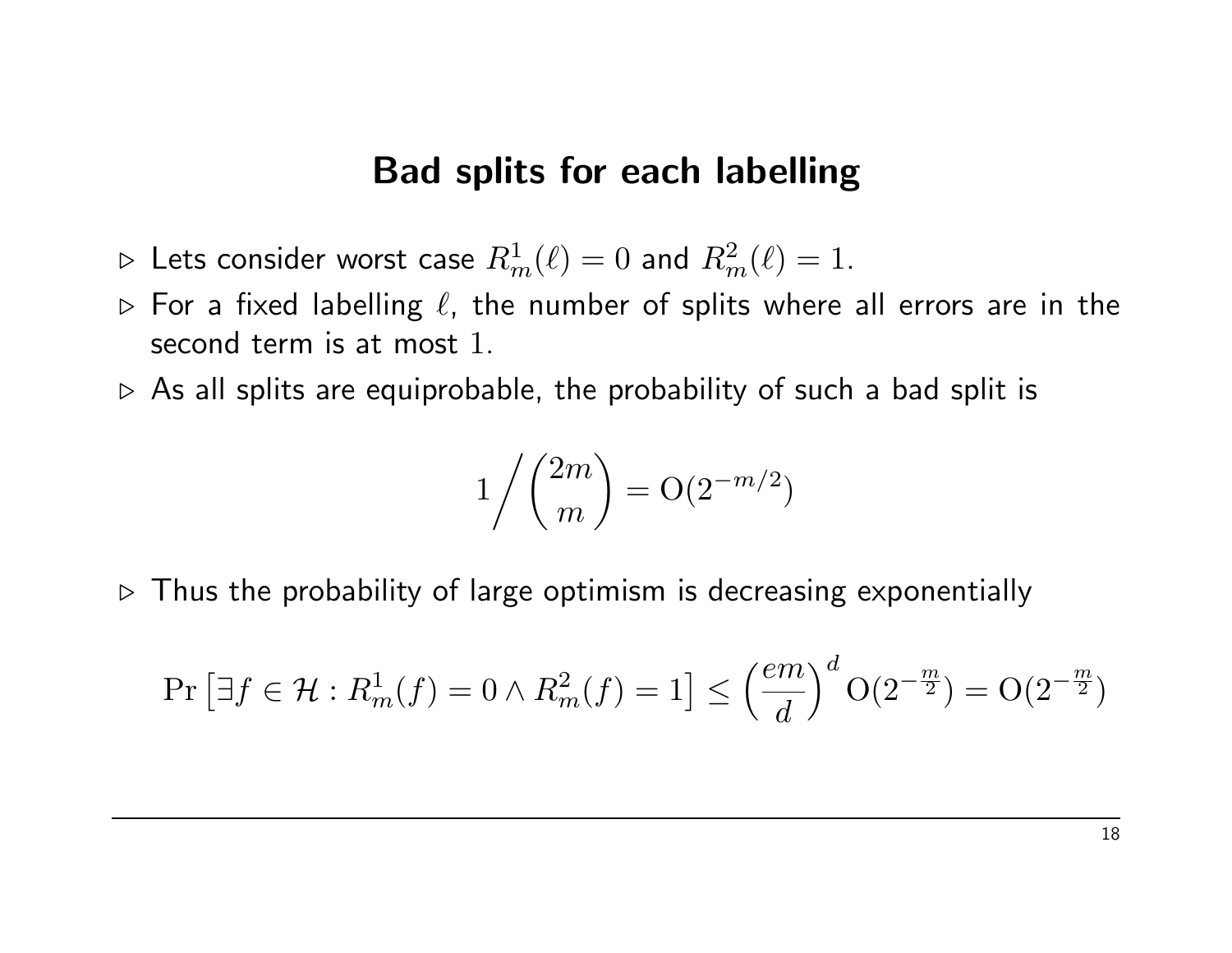# More advanced SLT bound

More careful analysis gives you the bound

$$
\Pr\left[\forall f \in \mathcal{H} : R(f) \le R_m(f) + c(\delta) \sqrt{\frac{\text{VCdim}(\mathcal{H})}{n}}\right] \ge 1 - \delta
$$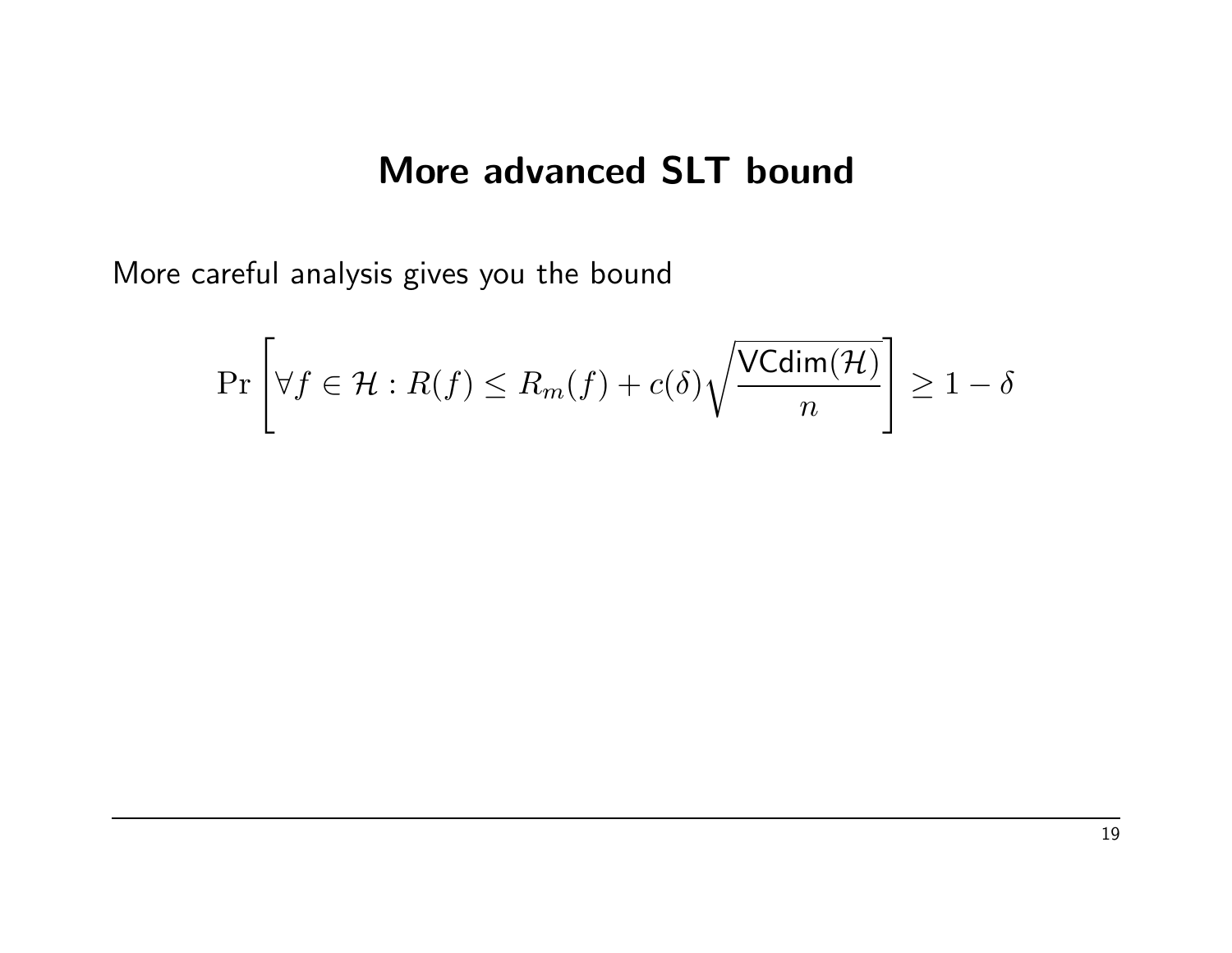#### Alternatives to VC-dimension

There are many alternatives to VC-dimension:

 $\triangleright$  Rademacher complexity

$$
\mathcal{R}_{m}(\mathcal{H}|\mathcal{S}) = \mathbf{E} \left[ \sup_{f \in \mathcal{H}} \frac{2}{m} \cdot \sum_{i=1}^{m} \sigma_{i} f(\boldsymbol{x}_{i}) \right] \quad \text{for} \quad \sigma_{i} \in \{-1, 1\}
$$
  

$$
\mathcal{R}_{m}(\mathcal{H}) = \mathbf{E}_{\mathcal{S} \leftarrow \mathcal{D}} (\mathcal{R}_{m}(\mathcal{H}|\mathcal{S}))
$$

#### $\triangleright$  Covering numbers

They are important since sometimes we cannot compute VC-dimension while the other complexity measures do exist and are easy to compute.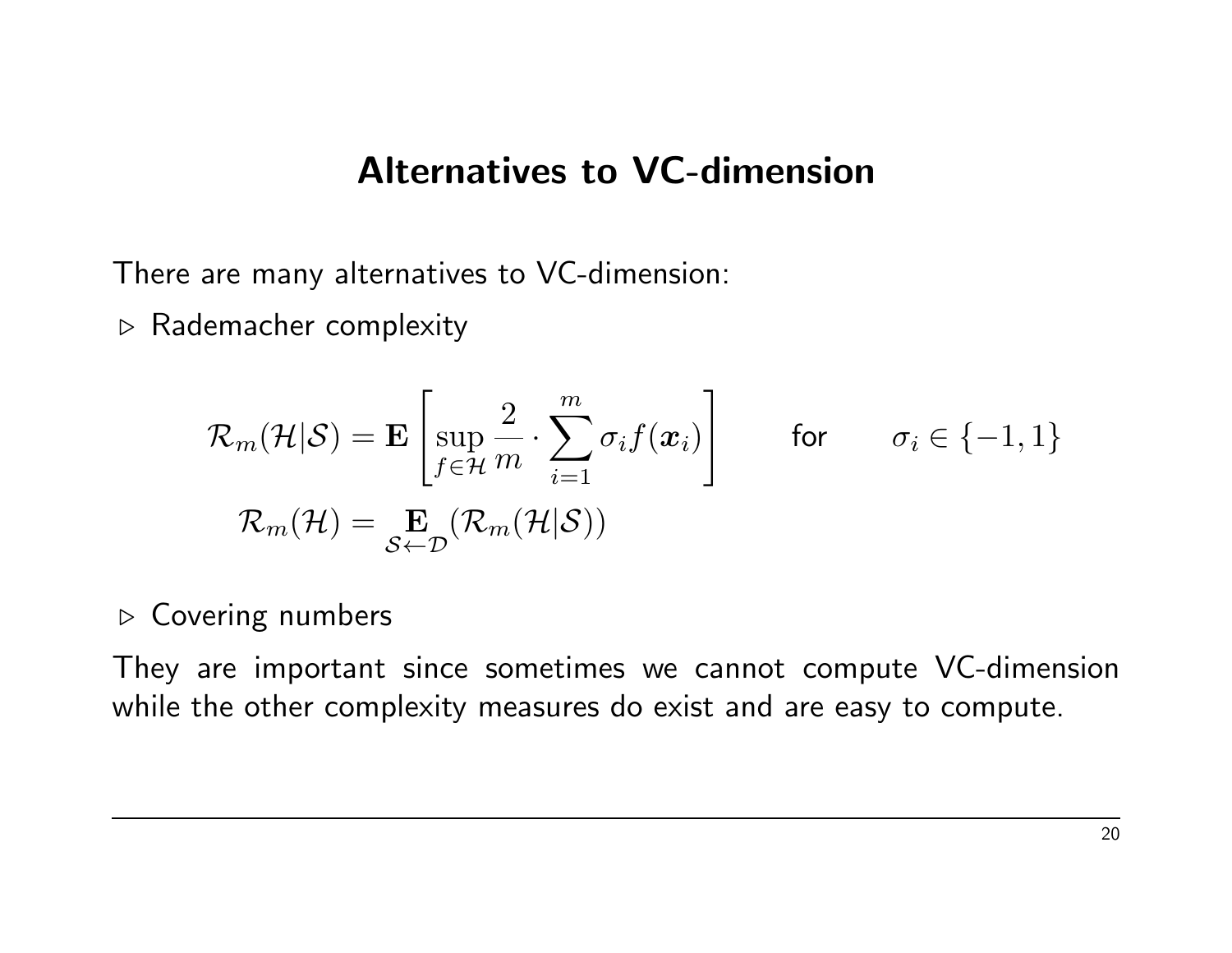# NFL Theorems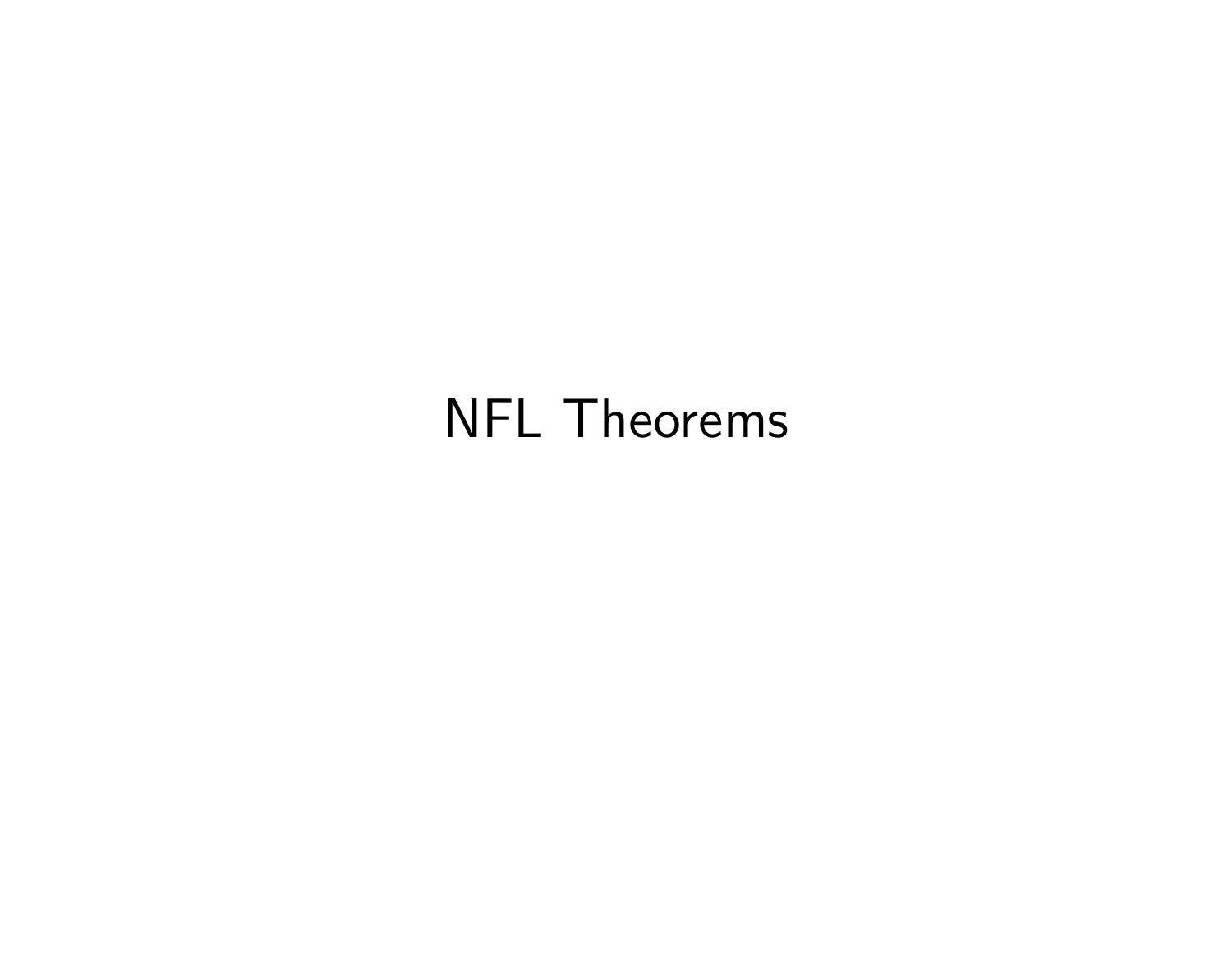# Why do we need NFL theorems?

No Free Lunch theorems show the following important facts

- $\diamond$  There are no universal solutions. All machine learning methods are equally good if we do not place *strong* assumptions on the input data.
- $\diamond$  **Benchmarks can lie:** For each machine learning algorithm there exists a sample or sample class where it outperforms some other method.
- $\Diamond$  All clever bounds have fine print conditions: Sampling bounds and SLT results are *correct* but do not tell exactly what we need and hope.

We state NFL theorems in maximally simple way to show their banal nature.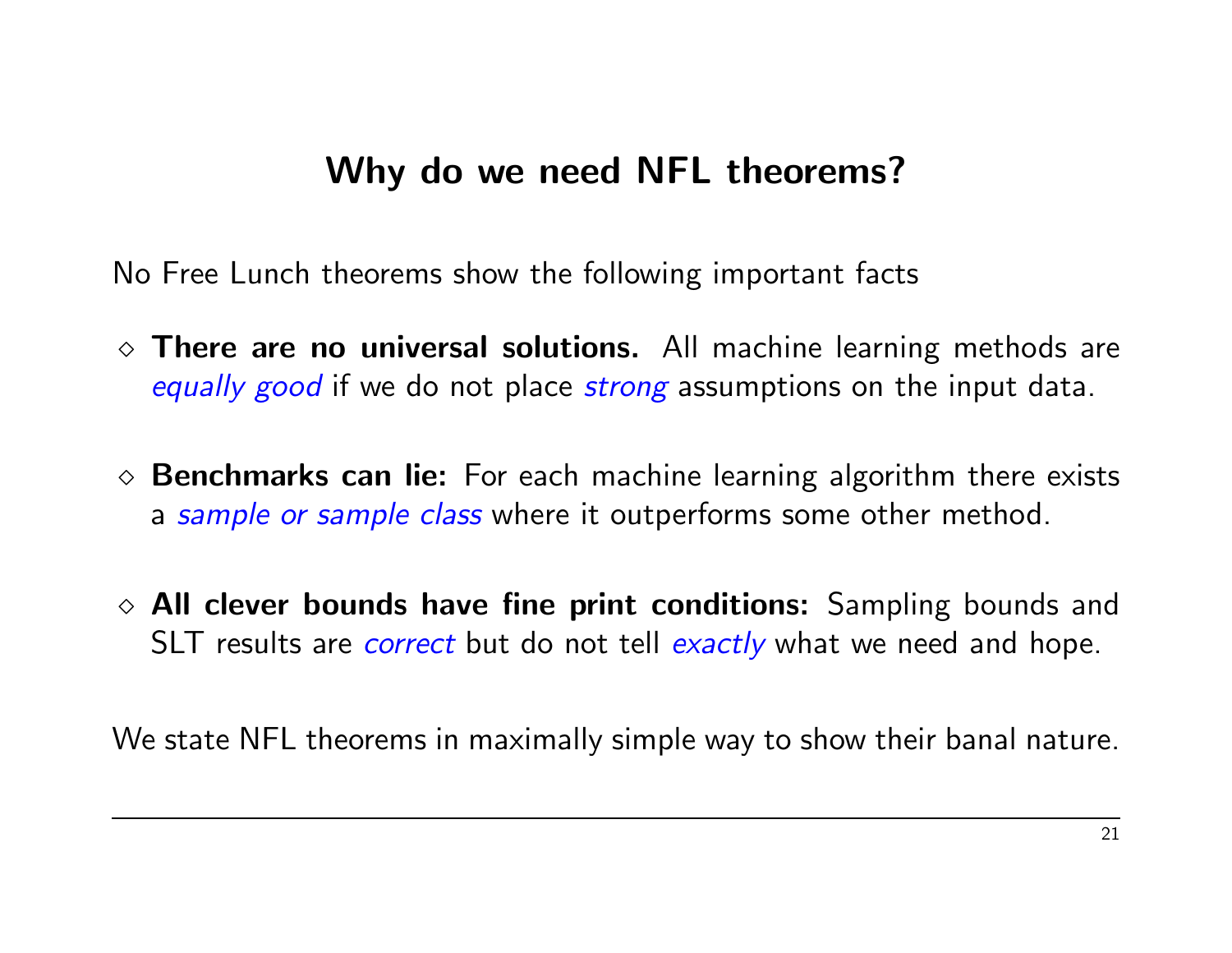#### Setup for the NFL theorem

Consider a finite learning problem.

 $\triangleright$  Let  $\mathcal{S} = \{(\boldsymbol{x}_1, y_1), \ldots, (\boldsymbol{x}_m, y_m)\}\$ be the training set.

 $\triangleright$  Let  $\mathcal{T} = \{(\boldsymbol{x}_{m+1}, y_{m+1}), \ldots, (\boldsymbol{x}_n, y_n)\}\)$  be the test data.

- $\triangleright$  Assume that the inputs of the training and test data are *disjoint*.
- $\triangleright$  Let  $A_{\mathcal{S}}(x)$  prediction of machine learning method on x.

How large is the test error (out-of-training sample error)?

$$
R_{ot}(\mathcal{A}) = \frac{1}{n-m} \cdot \sum_{i=m+1}^{m} [\mathcal{A}_{\mathcal{S}}(\boldsymbol{x}_i) \neq y_i]
$$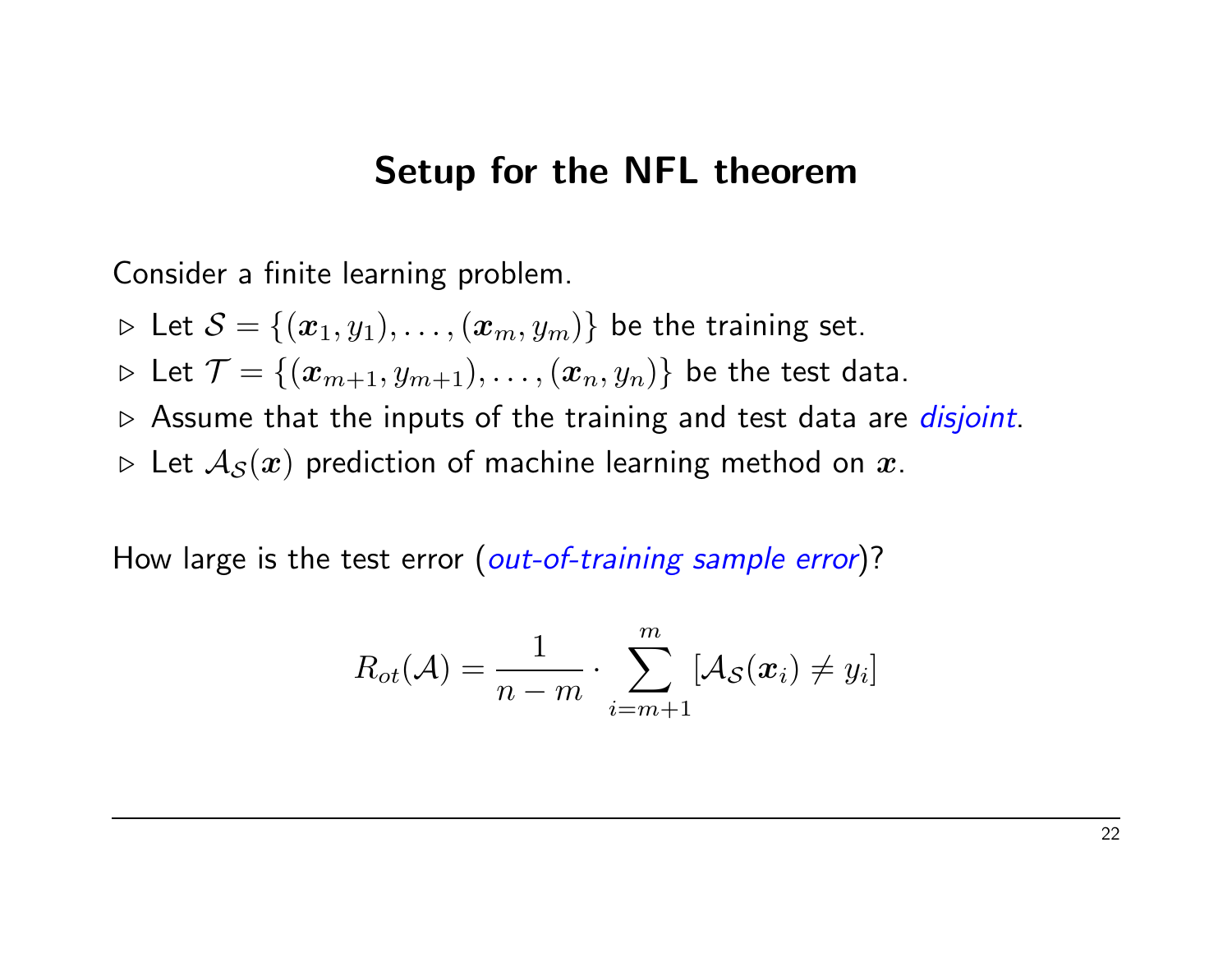#### The simplest version of NFL theorem

**Theorem I.** If we assume that labels  $y_i$  are computed as  $f(\boldsymbol{x}_i)$  for a function chosen uniformly form all possible functions then

$$
\mathbf{E}_{f}(R_{ot}(\mathcal{A}|f))=\frac{1}{2}.
$$

#### Proof

 $\triangleright$  Let  $f^c(\bm{x}_{m+i}) = \neg f(\bm{x}_{m+i})$  denote the complement of  $f$  over  $\mathcal{T}.$  Then

 $R_{ot}(\mathcal{A}|f) + R_{ot}(\mathcal{A}|f^c) = 1$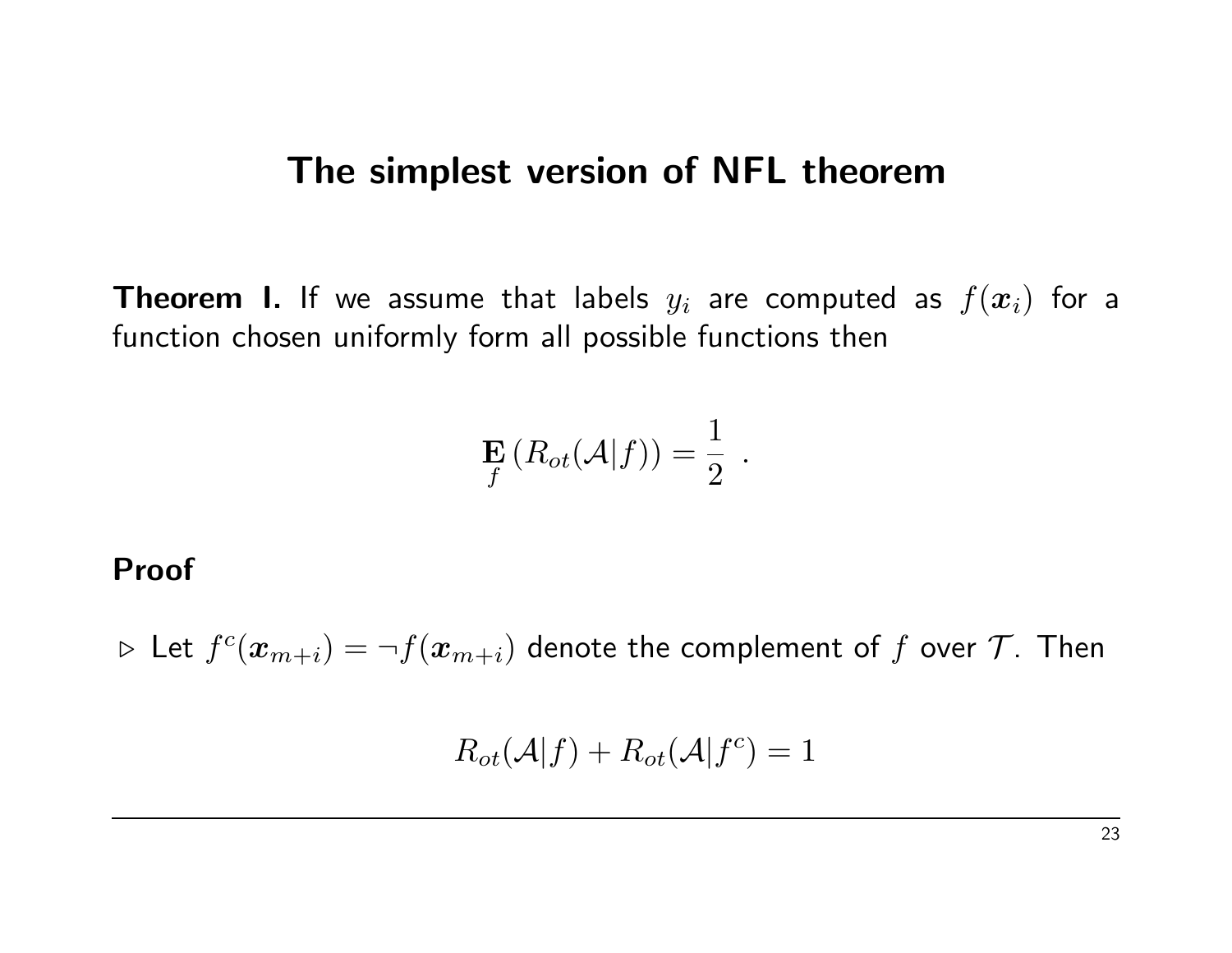$\triangleright$  As  $f$  and  $f^{\circ}$  have equal weight  $\Pr\left[f|\mathcal{S}\right]=\Pr\left[f|\mathcal{S}\right]$ , we get

$$
\mathbf{E}_{f}(R_{ot}(\mathcal{A}|f)) = \frac{1}{2} \cdot \sum_{f:X \to Y} \Pr[f|\mathcal{S}] (R_{to}(\mathcal{A}|f) + R_{ot}(\mathcal{A}|f^{c})) = \frac{1}{2}
$$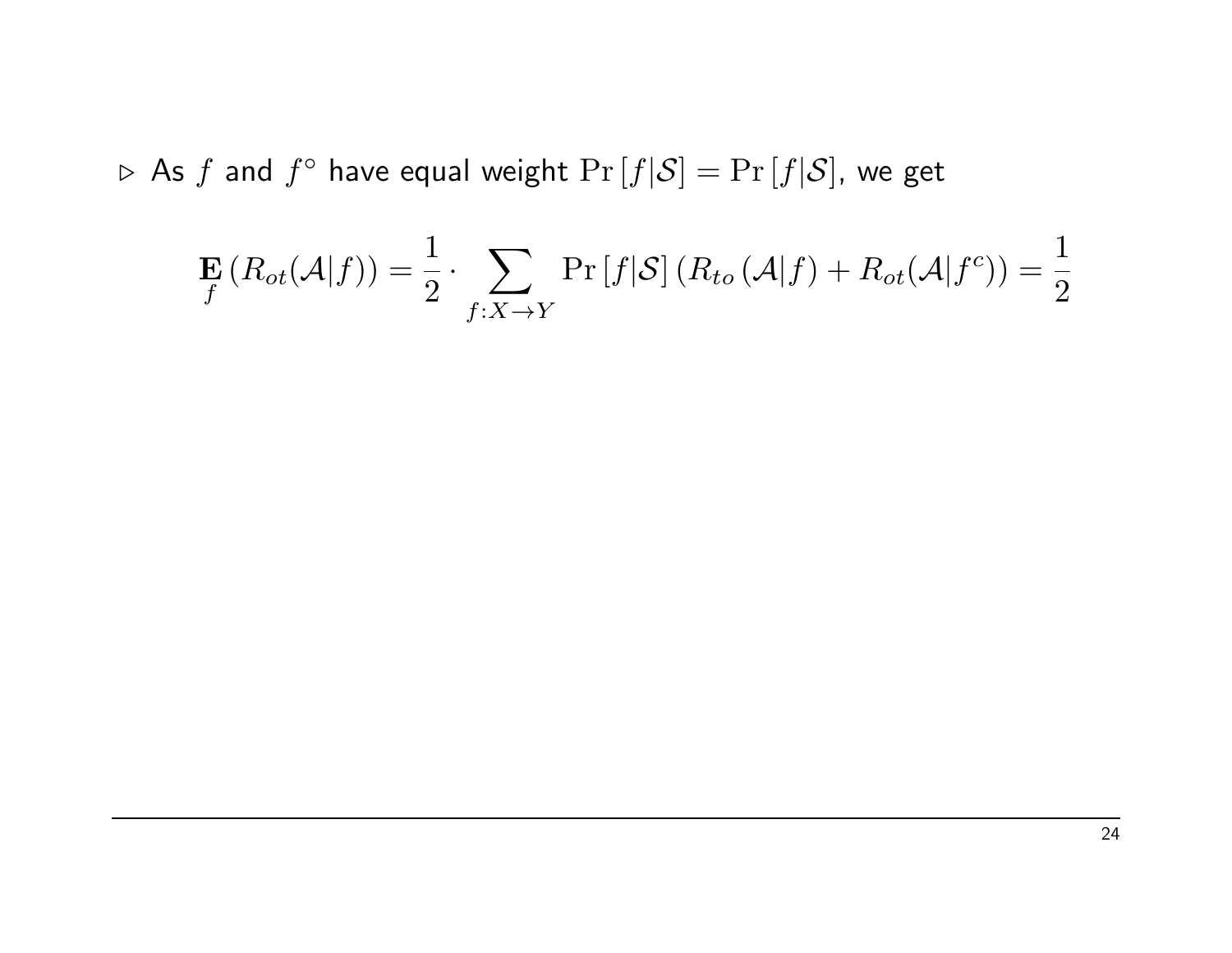# Obvious conclusions

The claim can be extended to different loss functions  $L$  and function sets  $F$  as long as the symmetry condition on the test set is preserved:

 $\triangleright$  We can define complement operator such that

$$
\forall f \in \mathcal{F}: \ \exists f^{\circ} \in \mathcal{F} \land \forall f \in \mathcal{F}: (f^{\circ})^{\circ} = f
$$

 $\triangleright$  Corresponding losses are constant for any prediction

$$
L(y, f(\boldsymbol{x}_{m+i})) + L(y, f^{\circ}(\boldsymbol{x}_{m+i})) = g(\boldsymbol{x}_{m+i})
$$

 $\triangleright$  Probabilities in complement pairs are equal

$$
\Pr[f|\mathcal{S}] = \Pr[f^{\circ}|\mathcal{S}]
$$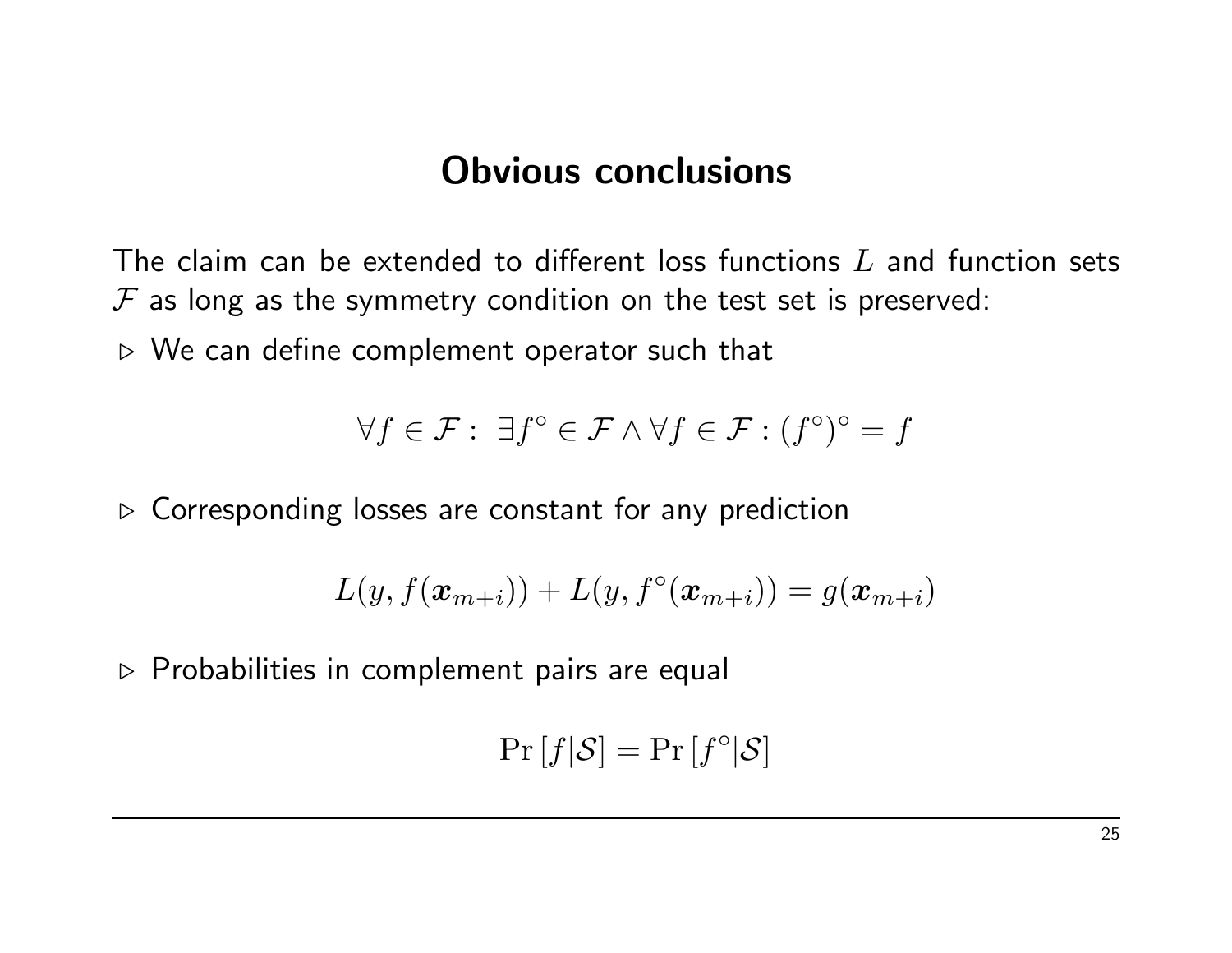### NFL theorem for problem classes

 $\triangleright$  In real life tasks, some problems are harder than others.

- $\triangleright$  Let  $\mathcal F$  denote probability distribution over all functions
- $\triangleright$  Which problem instances  $\mathcal F$  the algorithm  $\mathcal A$  can handle?

Theorem II. Consider a uniform distribution over all possible problem classes. Then

$$
\mathop{\mathbf{E}}_{\mathcal{F}}\left({}_f\mathop{\mathbf{E}}_{\mathcal{F}}\left(R_{ot}(\mathcal{A})\right)\right)=\frac{1}{2}
$$

.

As a result, no algorithm can be better than the other—there are some problem classes for which the other algorithm is better.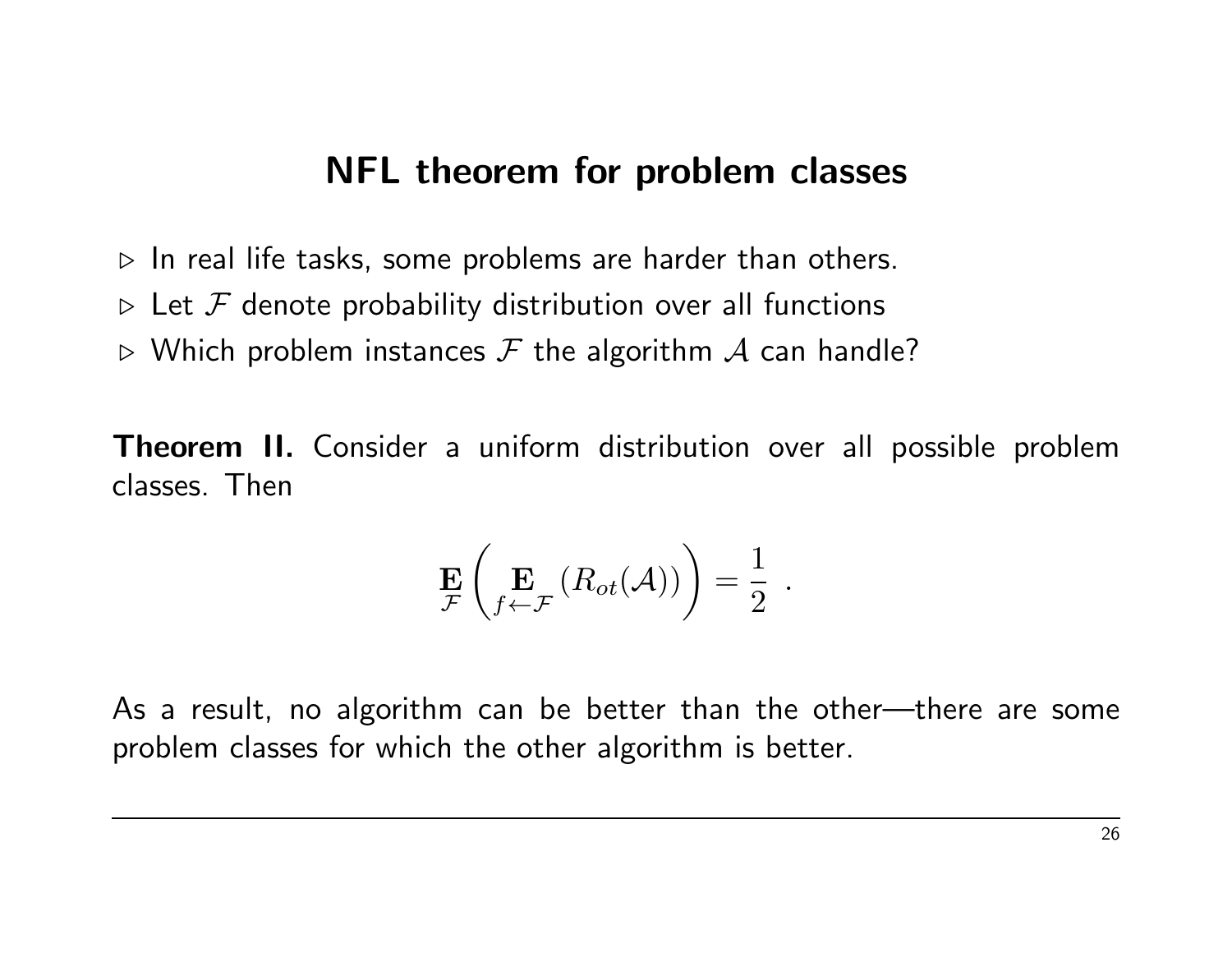# Concentration equation for NFL

By combining Theorem II and Law of large numbers we obtain the following surprising result about benchmarking.

**Theorem III.** Let  $\mathcal{F}_1, \ldots, \mathcal{F}_k$  be the set of problem classes chosen uniformly over the design space. Then

$$
\frac{1}{k} \cdot \sum_{j=1}^{k} \mathop{\mathbf{E}}_{f \leftarrow \mathcal{F}_j} (R_{ot}(\mathcal{A})) \approx \frac{1}{2}
$$

for any learning algorithm  $\mathcal A$  and thus for any two learning algorithms  $\mathcal A$ and  $\beta$  there exist exist a particular example problem

$$
\mathop{\mathbf{E}}_{f \leftarrow \mathcal{F}_j} (R_{ot}(\mathcal{A})) \lesssim \mathop{\mathbf{E}}_{f \leftarrow \mathcal{F}_j} (R_{ot}(\mathcal{B})) \quad .
$$